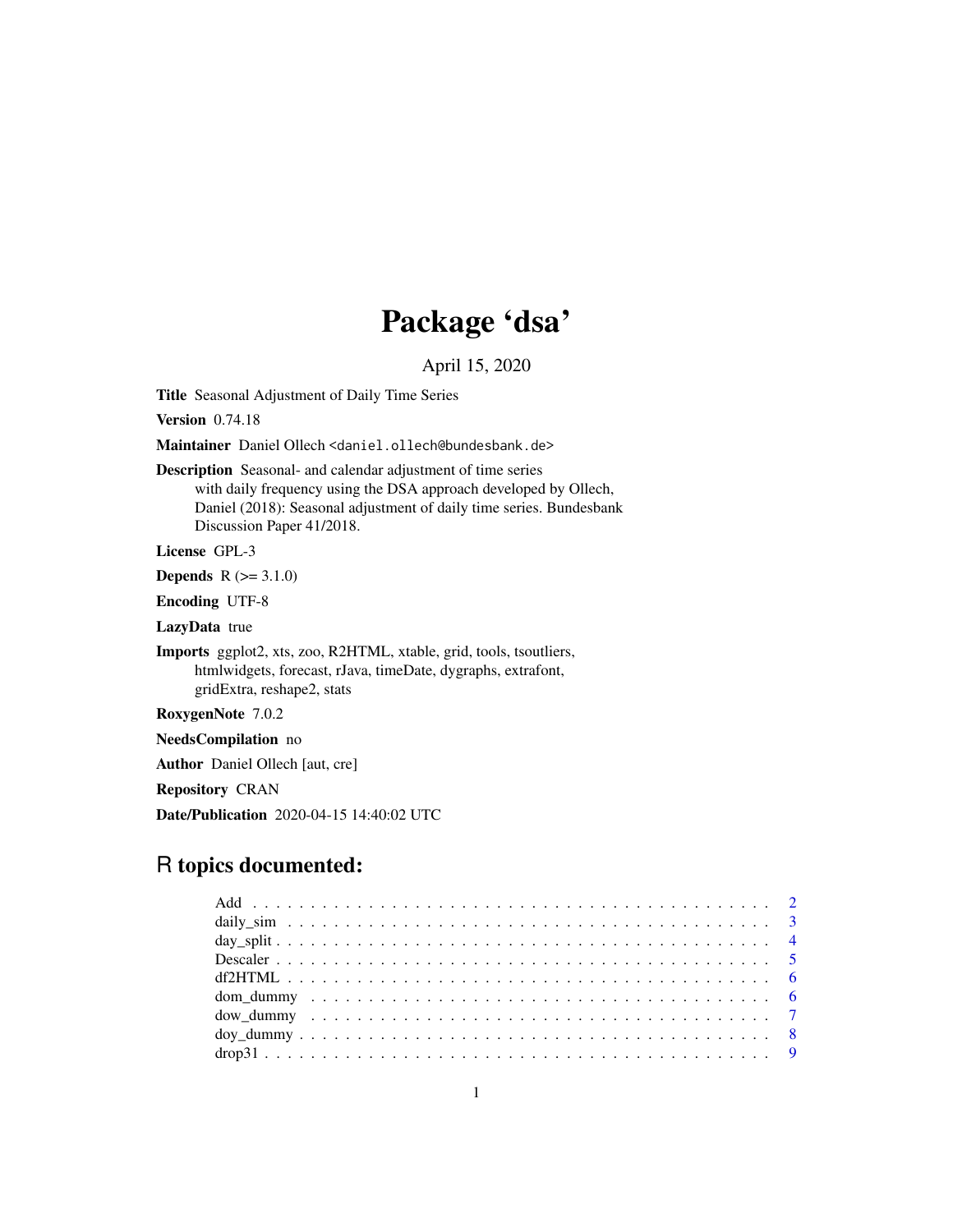<span id="page-1-0"></span>

| ts2xts |  |  |  |  |  |  |  |  |  |  |  |  |  |  |  |
|--------|--|--|--|--|--|--|--|--|--|--|--|--|--|--|--|
| xts2ts |  |  |  |  |  |  |  |  |  |  |  |  |  |  |  |
|        |  |  |  |  |  |  |  |  |  |  |  |  |  |  |  |

Adding xts together

# Description

Adding xts together while treating NAs as zeros.

# Usage

 $Add(x, y, \ldots)$ 

# Arguments

| x, y    | Input time series               |
|---------|---------------------------------|
| $\cdot$ | further time series to be added |

# Details

Sometimes, if a xts contains missing values, the behaviour of the usual addition-function is not ideal, at least for the purposes of seasonal adjustment of daily time series. This function changes the behaviour.

# Author(s)

Daniel Ollech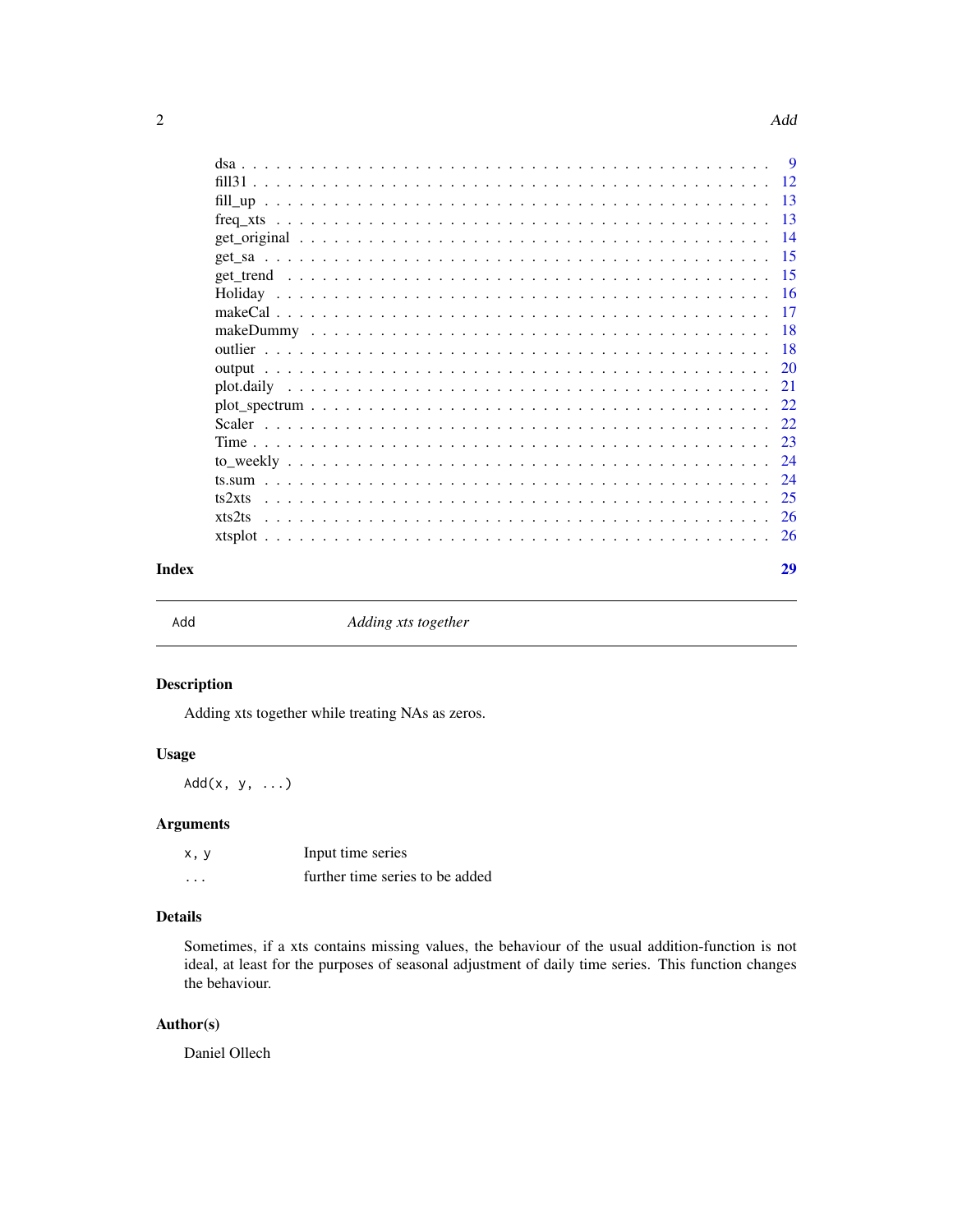#### <span id="page-2-0"></span>daily\_sim 3

# Examples

```
series1 <- xts::xts(rnorm(5, 5, 5), seq.Date(from=as.Date("2010-01-01"), length.out=5, by="days"))
series2 <- xts::xts(c(3,4,NA, 6,7), seq.Date(from=as.Date("2010-01-01"), length.out=5, by="days"))
Add(series1, series2)
# Compare this to:
series1 + series2
```
daily\_sim *Create a simple, exemplary, seasonal, daily time series*

# Description

Create a seasonal daily time series and its seasonal and non-seasonal components

#### Usage

```
daily_sim(
 n = 8,
 week_effect = 1,
 month_effect = 1,
 year\_effect = 1,model = c(3, 1, 1),ar = c(-0.2, 0.5, 0.1),
 ma = -0.4,
 moving = T,
 week_cycles = 2,
 month_cycles = 3,
 year_cycles = 8
)
```
# Arguments

| n            | length of time series in years                              |
|--------------|-------------------------------------------------------------|
| week_effect  | increase size of seasonal factor for day-of-the-week        |
| month_effect | increase size of seasonal factor for day-of-the-month       |
| year_effect  | increase size of seasonal factor for day-of-the-year        |
| model        | ARIMA model for trend and irregular component of series     |
| ar           | coefficients for AR terms                                   |
| ma           | coefficients for MA terms                                   |
| moving       | should seasonal factors be moving $(=T)$ or constant $(=F)$ |
| week_cycles  | number of cycles per week                                   |
| month_cycles | number of cycles per month                                  |
| year_cycles  | number of cycles per year                                   |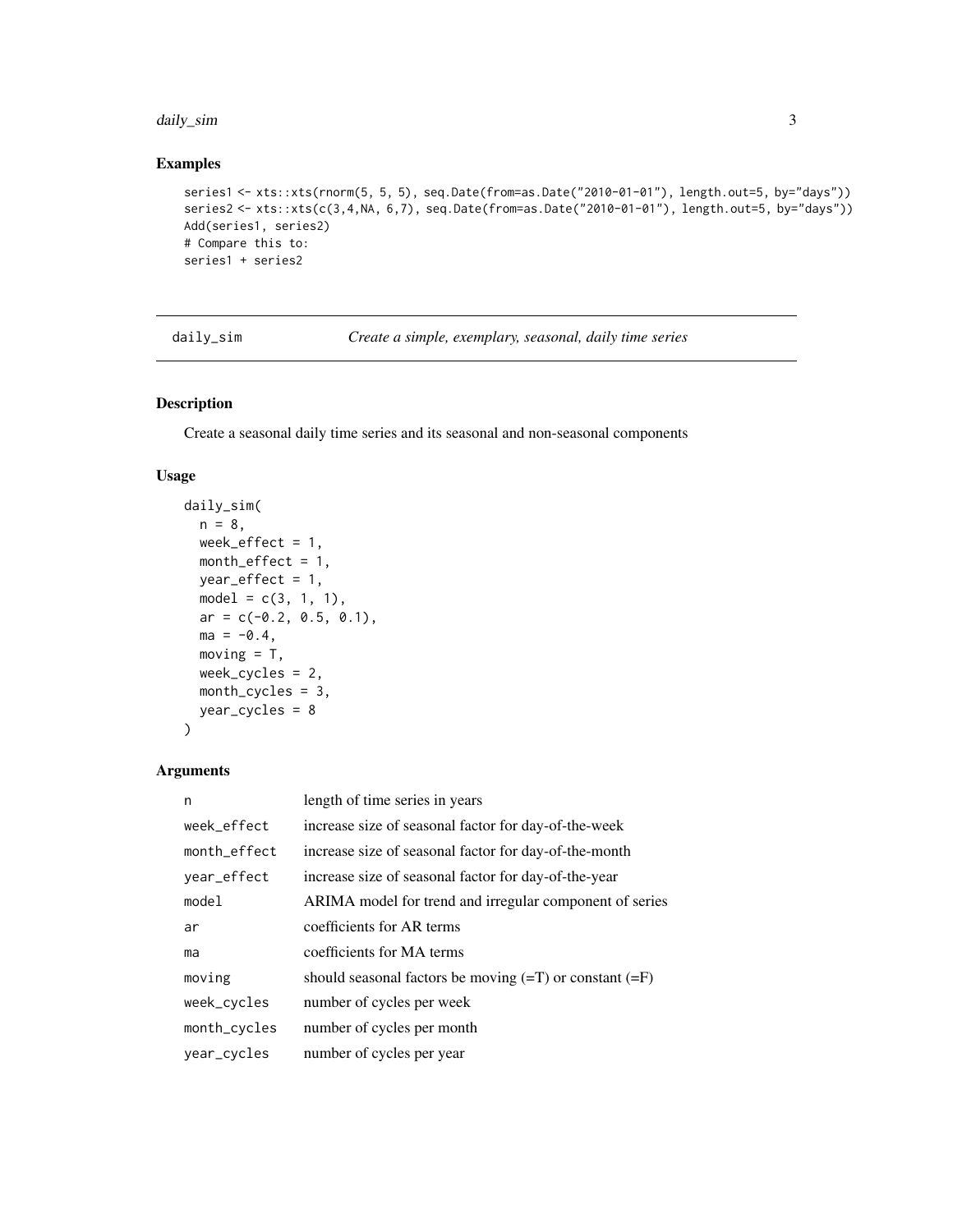# <span id="page-3-0"></span>Details

The output is an xts time series containing the time series, the true seasonally adjusted series, the day-of-the-week seasonal component, the day-of-the-month seasonal component and the day-of-the-year seasonal component.

#### Author(s)

Daniel Ollech

### Examples

```
time_series <- daily_sim(n=4, year_effect=3)
xtsplot(time_series[,1], font="sans") # Plot of the time series
xtsplot(time_series[,3:5], font="sans") # Plot of the seasonal factors
```
day\_split *Forecasts the days of the week*

# Description

This function splits a time series into the days of the week and forecasts them using the X-11 heuristic or ETS.

#### Usage

```
day_split(series = NULL, use = "heur", h = 365)
```
# Arguments

| series | Input time series                     |
|--------|---------------------------------------|
| use    | Which method to use. "heur" or "ets". |
| h.     | Length of the Forecast                |

# Details

This function is used internally in dsa()

# Author(s)

Daniel Ollech

```
day_split(series=ts(rnorm(730, 100,1), start=c(2001,1), frequency=7), use="ets", h=365)
```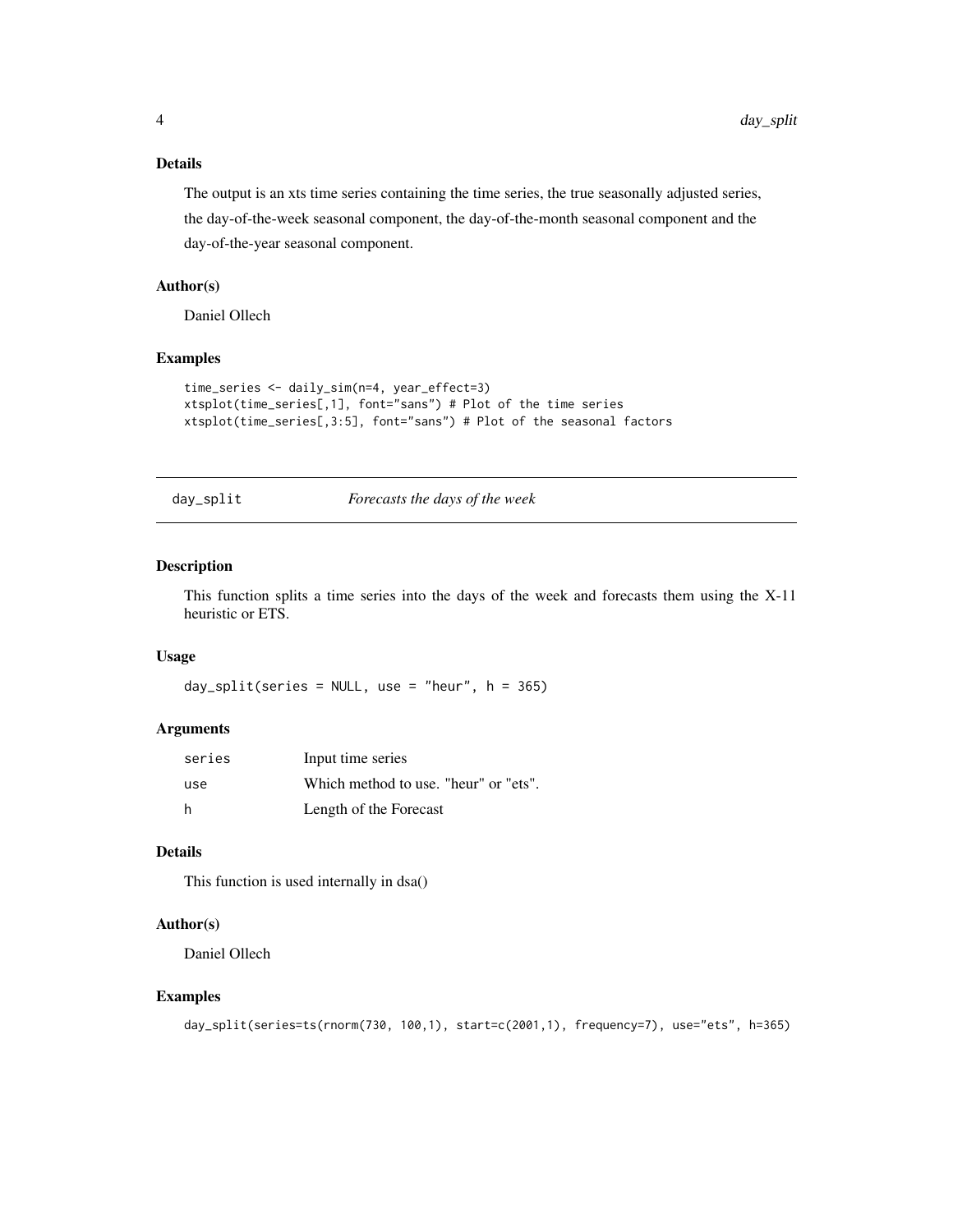<span id="page-4-0"></span>

For a series that has been logged and/or differences, this function reverses these transformations.

#### Usage

Descaler(x,  $y = NA$ , Diff = 0, Sdiff = 0, Log = FALSE, Lag = NA)

# Arguments

| $\mathsf{x}$ | time series                                |
|--------------|--------------------------------------------|
| <sub>V</sub> | time series used as benchmark              |
| Diff         | number of differences to be taken          |
| Sdiff        | number of seasonal differences to be taken |
| Log          | Should time series be logarithmised        |
| Lag          | Lag for Sdiff can be specified             |

#### Details

The time series used as a benchmark (y) is necessary, if regular or seasonal differences have to be inversed, because the first values of this series is used to reconstruct the original values or benchmark the new series.

# Author(s)

Daniel Ollech

```
a = ts(rnorm(100, 100, 10), start=c(2015,1), frequency=12)
b = Scaler(a, Diff=1, Log=TRUE)
Descaler(b,a, Diff=1, Log=TRUE)
```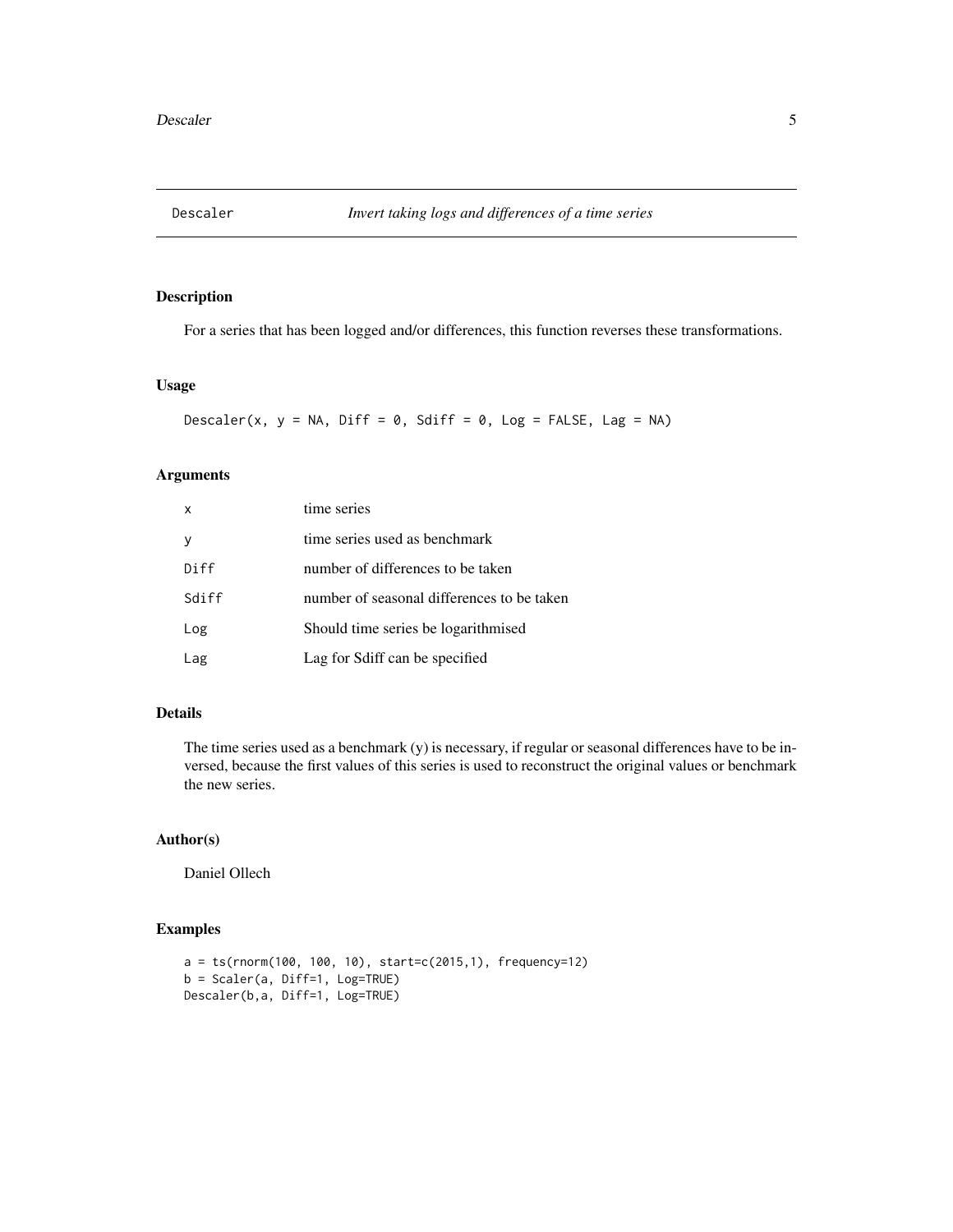<span id="page-5-0"></span>

Output a dataframe to a HTML file.

# Usage

df2HTML(dataframe, file)

# Arguments

| dataframe | data to be parsed to HTML |
|-----------|---------------------------|
| file      | path to save to           |

# Details

Function used to create HTML for the results of the seasonal adjustment. But can basically be used to create HTML output for any data.frame.

# Author(s)

Daniel Ollech

# Examples

```
a=data.frame(lapply(1:4, function(x) round(rnorm(10),2)))
colnames(a) = paste@("x", 1:4)## Not run: df2HTML(a, "out.html")
```
dom\_dummy *Dummy for the Day of the Month*

#### Description

Creates dummies for each chosen day of the week.

#### Usage

```
dom_dummy(day = "01", start = "2010/1/1", end = "2015/01/01", delete29 = T)
```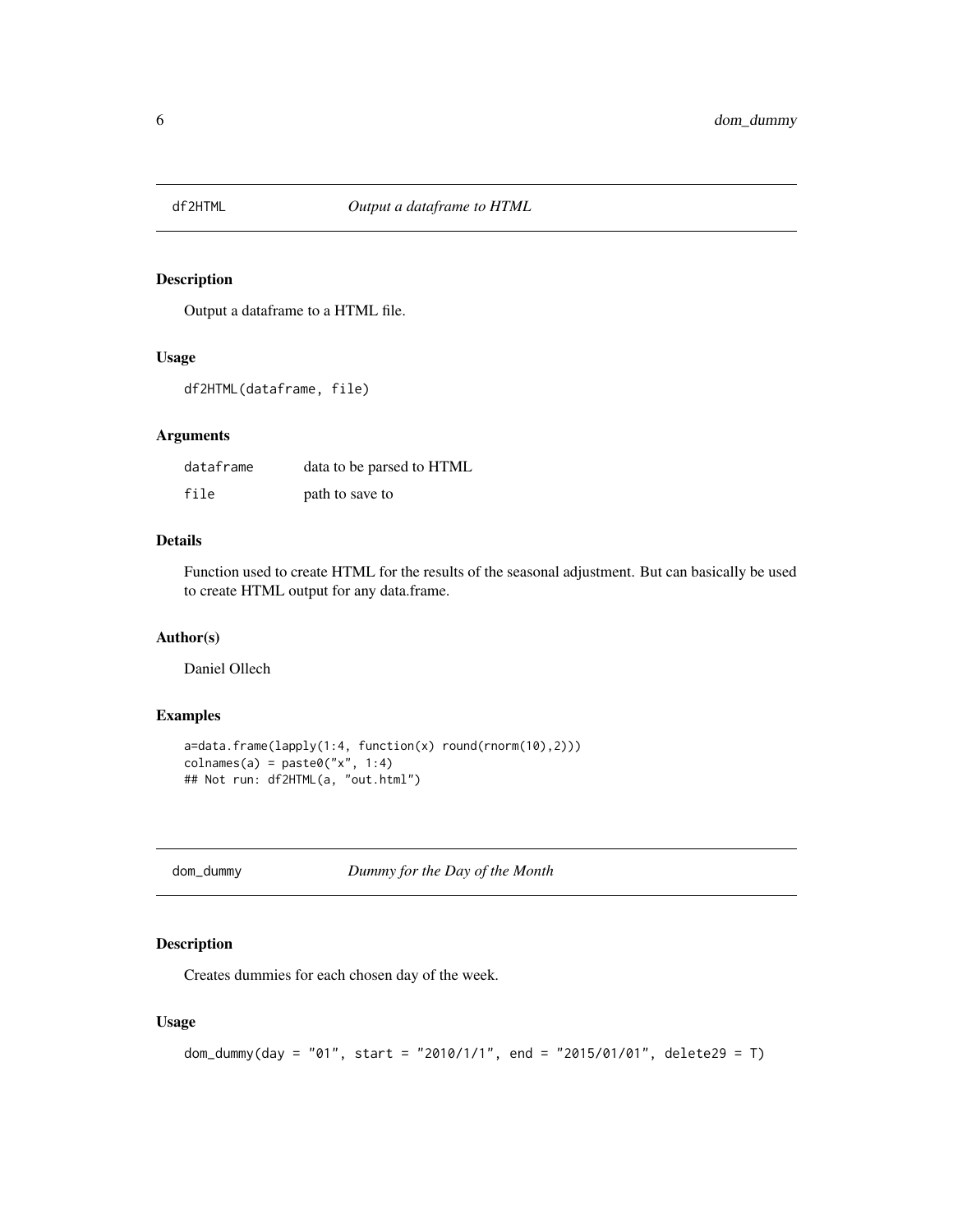# <span id="page-6-0"></span>dow\_dummy 7

# Arguments

| day      | Day of the Month for which dummy is created |
|----------|---------------------------------------------|
| start    | Startdate                                   |
| end      | Enddate                                     |
| delete29 | Should the 29th of February be deleted?     |

# Details

This function is used in dsa() to create day of the month dummies.

#### Author(s)

Daniel Ollech

# Examples

plot(dom\_dummy())

dow\_dummy *Dummy for the Day of the Week*

# Description

Creates dummies for each chosen day of the week.

# Usage

```
dow_dummy(
  day = \overline{''1}",
  start = "2010/1/1",end = "2015/01/01",
  delete29_2 = FALSE
\mathcal{L}
```
# Arguments

| day        | Day of the Week for which dummy is created |
|------------|--------------------------------------------|
| start      | Startdate                                  |
| end        | Enddate                                    |
| delete29 2 | Should 29 Feb be deleted?                  |

# Details

This function is used in dsa() to create day of the week dummies.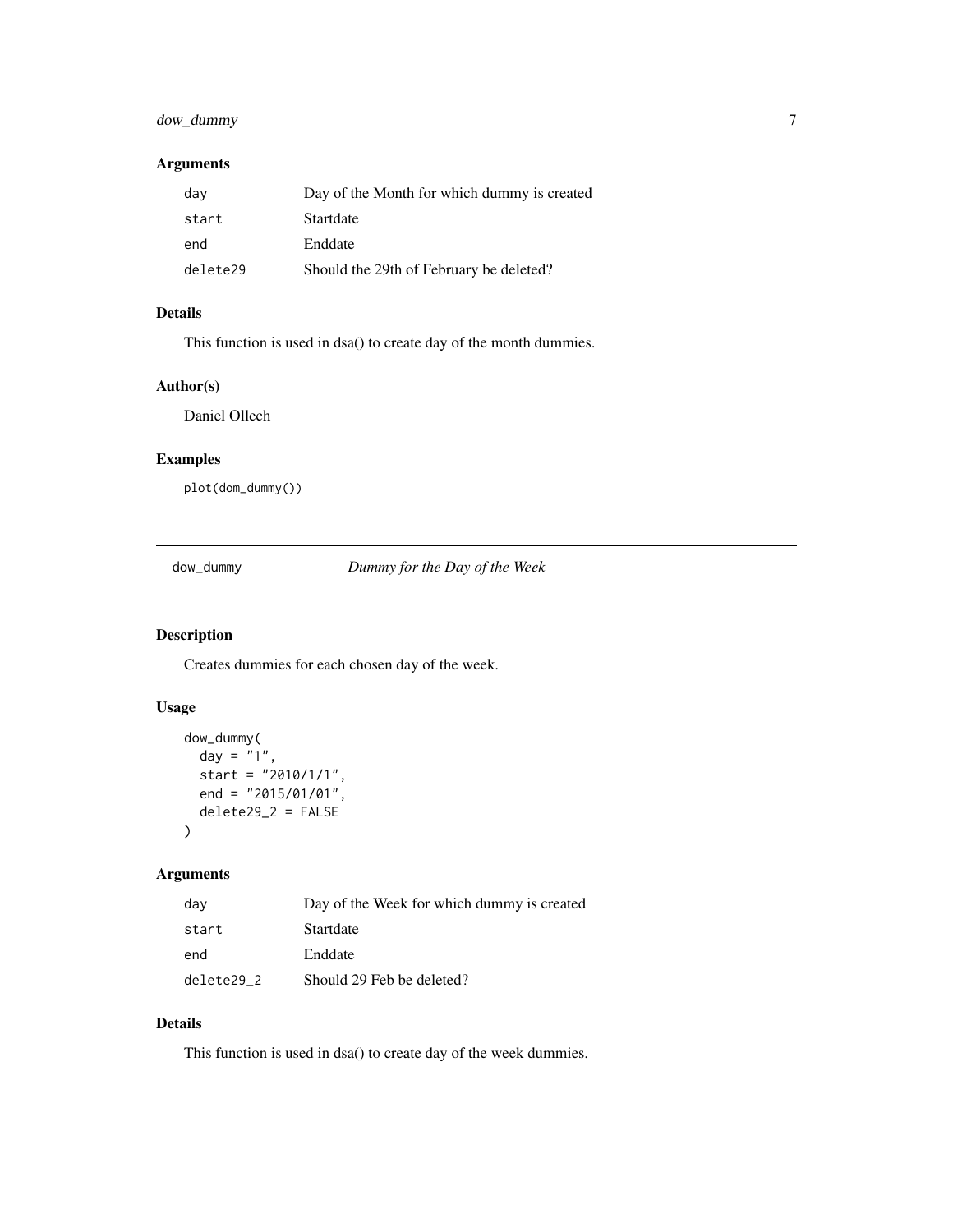# <span id="page-7-0"></span>Author(s)

Daniel Ollech

# Examples

plot(dow\_dummy())

doy\_dummy *Dummy for the Day of the Year*

# Description

Creates dummies for each chosen day of the year

# Usage

doy\_dummy(day = "1", start = "2010/1/1", end = "2015/01/01")

# Arguments

| dav   | Day of the year for which dummy is created |
|-------|--------------------------------------------|
| start | Startdate                                  |
| end   | Enddate                                    |

# Details

This function is used in dsa() to create day of the year dummies.

# Author(s)

Daniel Ollech

# Examples

plot(doy\_dummy())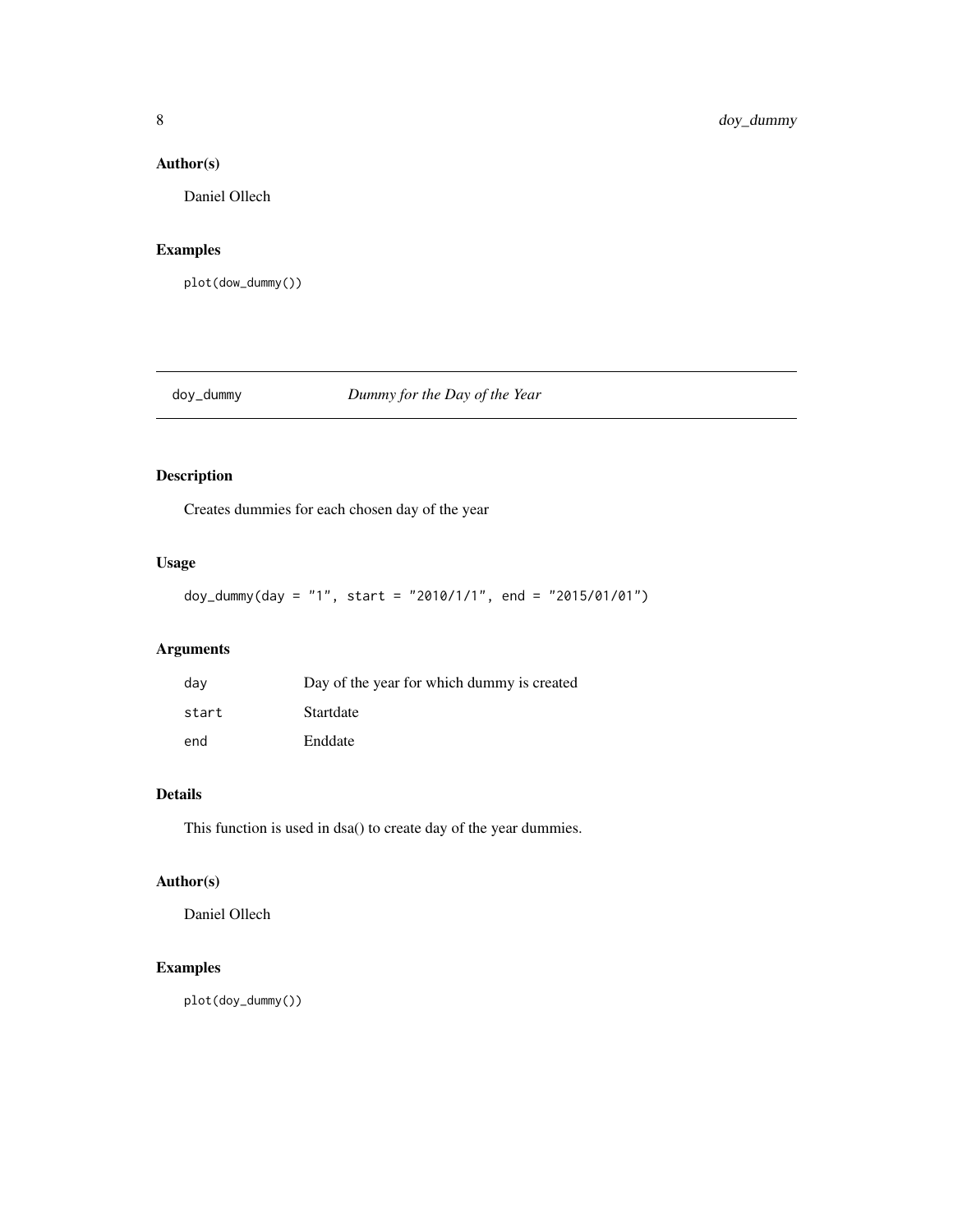<span id="page-8-0"></span>

Changing a series with 31 days a month to a series with the regular number of observations per month.

#### Usage

 $drop31(x_t, new_start = 335, newष_t = 55)$ 

# Arguments

| x ts      | Input time series in the ts format                      |
|-----------|---------------------------------------------------------|
| new start | New start date as day of the year. Value from 1 to 366. |
| new end   | New end date as day of the year. Value from 1 to 366.   |

# Details

This function is used internally in dsa()

# Author(s)

Daniel Ollech

#### Examples

```
x <- xts::xts(rnorm(1095, 100,1), seq.Date(as.Date("2009-01-01"), length.out=1095, by="days"))
a31 <- fill31(x)a <- drop31(a31, 1, 365)
```
dsa *Seasonally Adjust Daily Time Series*

# Description

Seasonally adjust daily time series using the dsa approach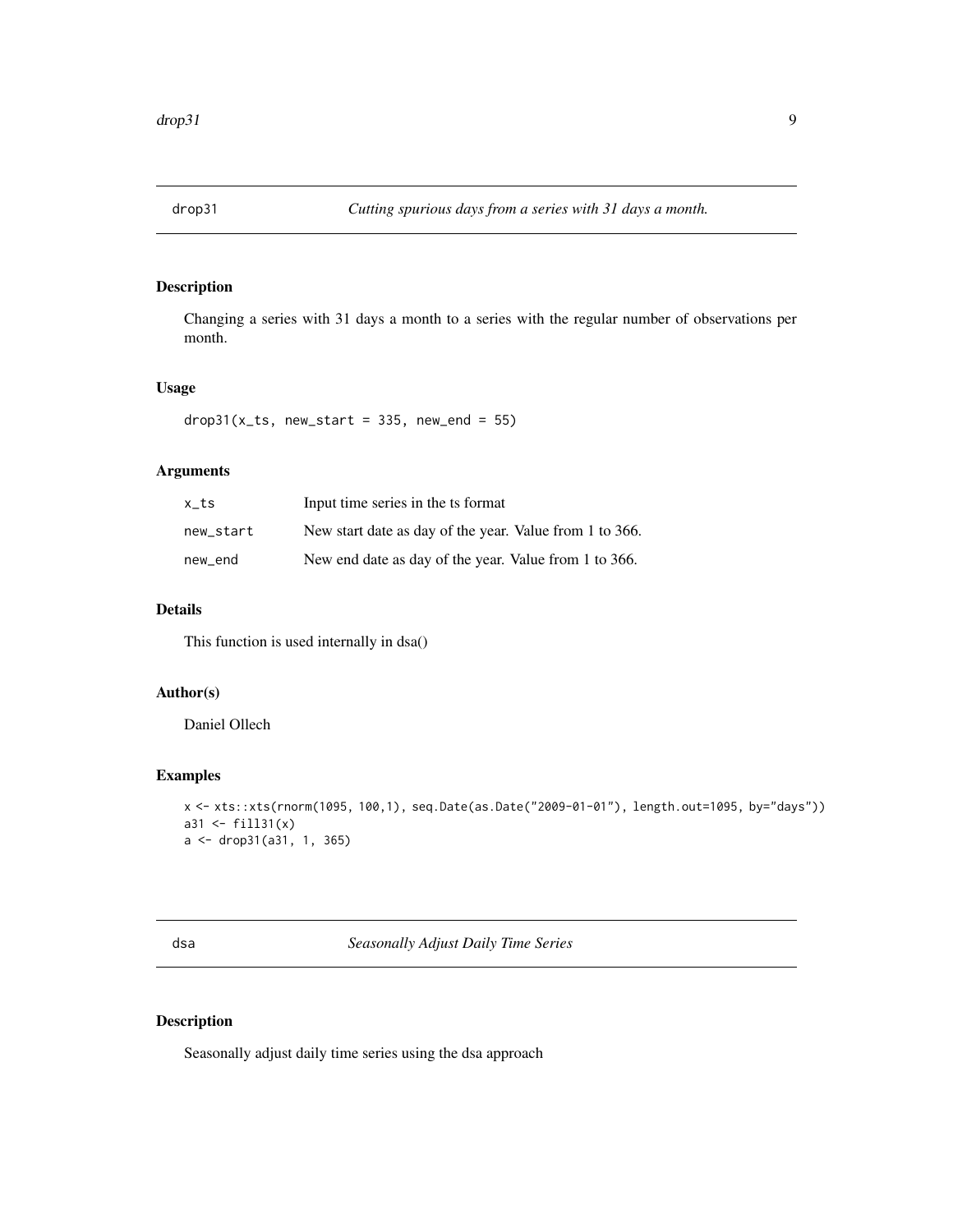# Usage

```
dsa(
  series,
  span.start = NA,
 model = NULL,Log = FALSE,
 Diff = 0,automodel = "reduced",
  ic = "bic",fourier_number = NA,
  s.window1 = 151,
  s.window2 = 51,
  s.window3 = 15,
  t.window1 = NULL,
  t.window2 = NULL,
  t.window3 = NULL,
  cval = 7,
  robust1 = TRUE,robust2 = TRUE,robust3 = TRUE,regressor = NULL,
  forecast_regressor = NULL,
  reg.create = NULL,
  reg.dummy = NULL,
  outlier.types = c("AO", "LS", "TC"),
  modelspan = NULL,
  feb29 = "sfac",trend_month = 3,
  outer3 = NULL,
  inner3 = NULL,h = 365,reiterate3 = NULL,
  scaler = 1e+07,
 progressBar = TRUE
\mathcal{L}
```
# Arguments

| series     | Input time series in xts format                                                                                                 |
|------------|---------------------------------------------------------------------------------------------------------------------------------|
| span.start | Define when seasonal adjustment should begin                                                                                    |
| model      | ARIMA order of non-seasonal part                                                                                                |
| Log        | Boolean. Should multiplicate or additive model be used?                                                                         |
| Diff       | Number of differences taken before STL is run.                                                                                  |
| automodel  | Set of models to be considered for automatic model detection. Either "full" or<br>"reduced" set of fourier regressors included. |
| ic         | Information criterion that is used for automodelling. One of "bic", "aic" or "aicc"                                             |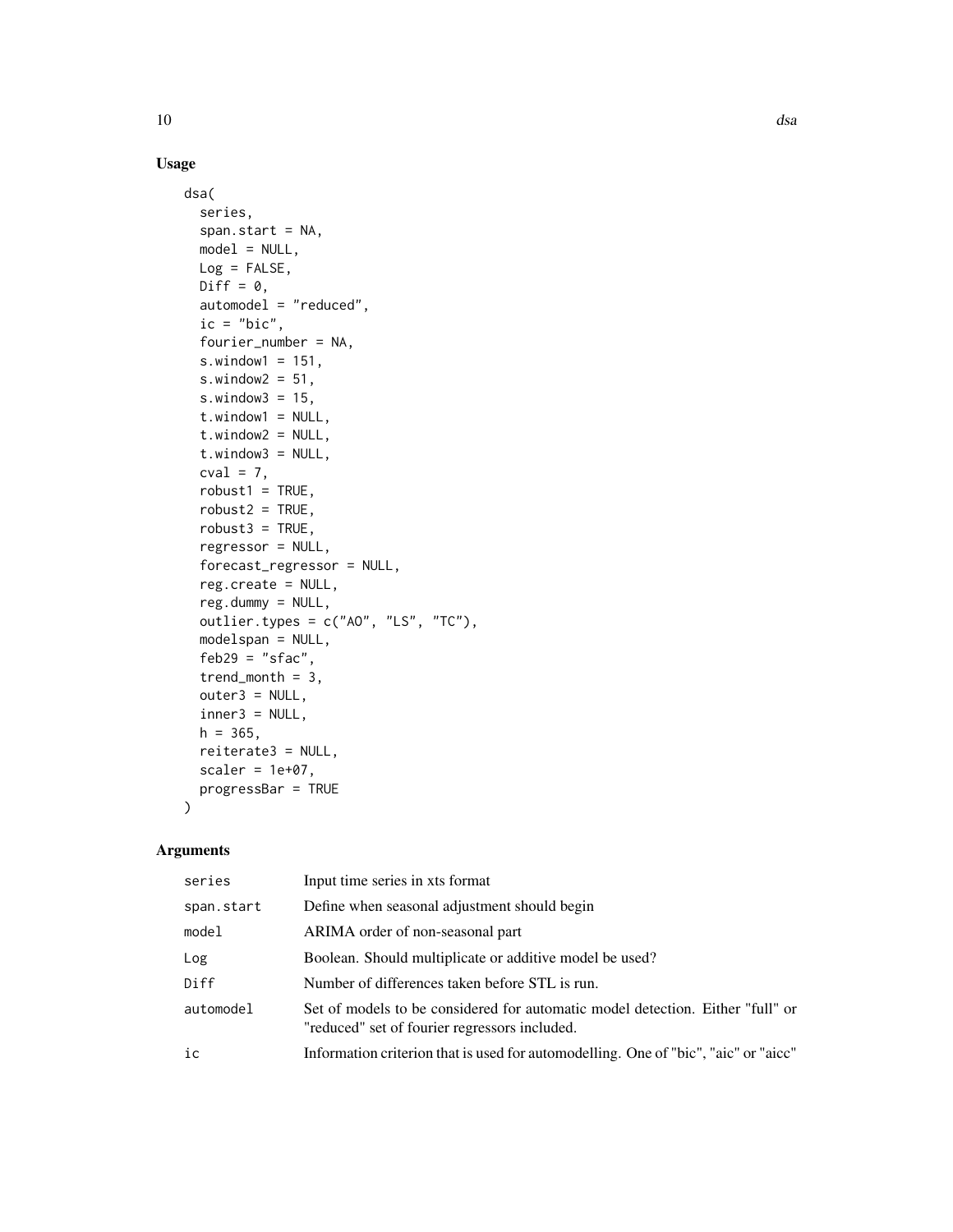|                    | fourier_number Number of trigometric regressors to model annual and monthly seasonality                      |
|--------------------|--------------------------------------------------------------------------------------------------------------|
| s.window1          | STL parameter s.window for the day of the week effect                                                        |
| s.window2          | STL parameter s.window for the day of the month effect                                                       |
| s.window3          | STL parameter s.window for the day of the year effect                                                        |
| t.window1          | STL parameter t.window for the day of the week effect                                                        |
| t.window2          | STL parameter t.window for the day of the month effect                                                       |
| t.window3          | STL parameter t.window for the day of the year effect                                                        |
| cval               | Critical value for outlier adjustment                                                                        |
| robust1            | Boolean. Should robust STL be used for the day of the week effect                                            |
| robust2            | Boolean. Should robust STL be used for the day of the month effect                                           |
| robust3            | Boolean. Should robust STL be used for the day of the year effect                                            |
| regressor          | Pre-specified regressors                                                                                     |
| forecast_regressor |                                                                                                              |
|                    | Pre-specified regressors to be used for forecasting                                                          |
| reg.create         | Names of Holidays for which regressors will be created                                                       |
| reg.dummy          | If specified dummy variables of specified length are created and used as regres-<br>sors                     |
| outlier.types      | The following are possible: "LS", "TC", "AO", "IO"                                                           |
| modelspan          | Last x years used for regARIMA modelling.                                                                    |
| feb29              | How should February 29th be derived: interpolation of adjusted series ("sa") or<br>combined factor ("sfac")? |
| trend_month        | Length of support period for trend estimation                                                                |
| outer3             | Number of iterations of outer loop in STL for day of the year effect                                         |
| inner3             | Number of iterations of inner loop in STL for day of the year effect                                         |
| h                  | Forecast horizon in number of days                                                                           |
| reiterate3         | Number of total iterations of STL for the day of the year effect                                             |
| scaler             | for additive model, if $max(abs(series)) > 1e5$ , scale series                                               |
| progressBar        | Should a progress bar be displayed?                                                                          |

# Details

This function can be used to seasonally and calendar adjust daily time series using multiplicative model.

# Author(s)

Daniel Ollech

# References

Ollech, Daniel (2018). Seasonal adjustment of daily time series. Bundesbank Discussion Paper 41/2018.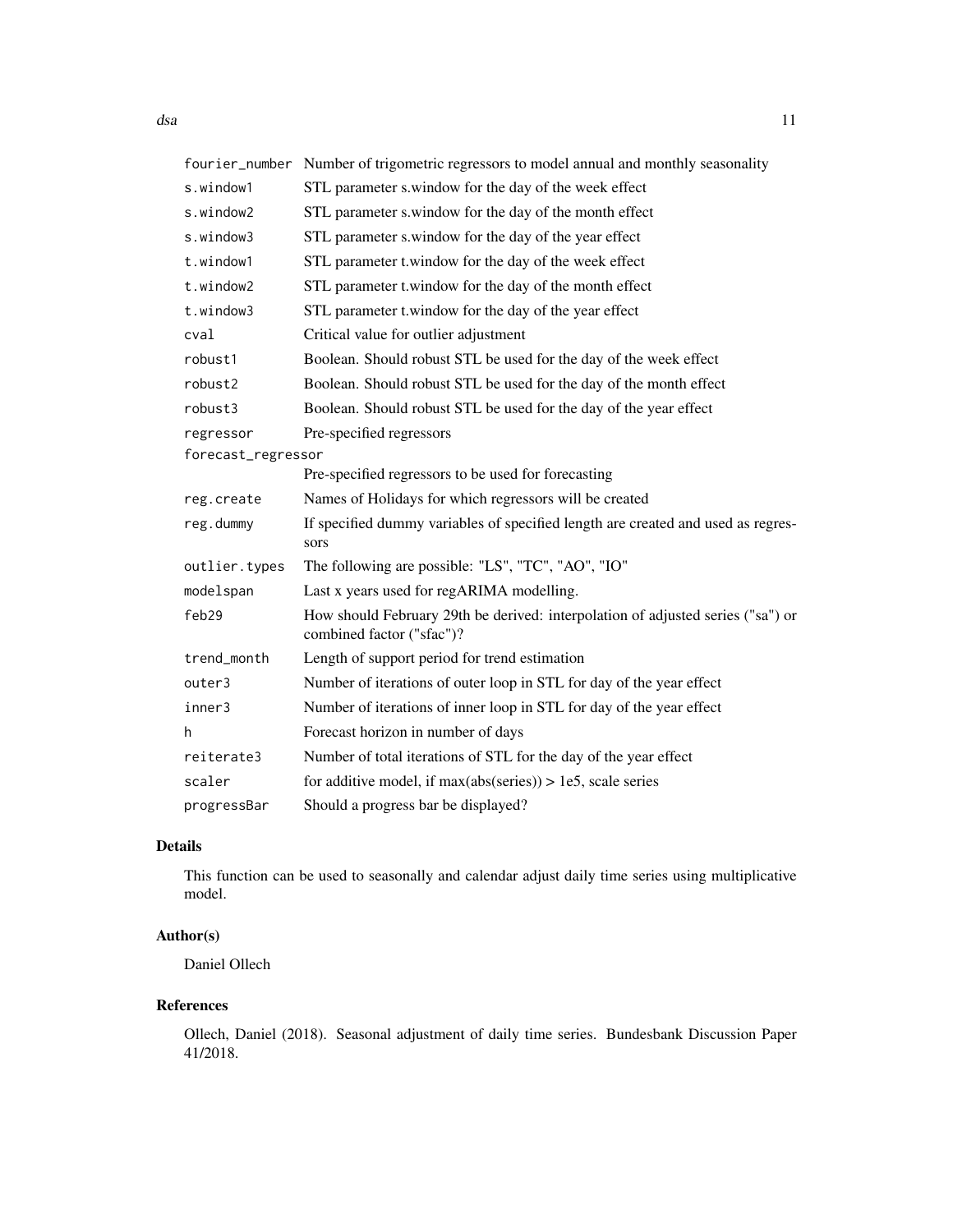# Examples

```
x = \text{daily\_sim}(n=4)$original # series with length 4 years
res <- dsa(x, cval=7, model=c(3,1,0),fourier_number = 13, reg.create=NULL)
```
fill31 *Extending a daily time series to having 31 days each month.*

# Description

This function extends a time series to have 31 days.

#### Usage

 $fill31(x_ts, fill = "locf", to_ts = TRUE)$ 

# Arguments

| x_ts  | Time series that will be extended to 31 days each month.                                                                                                |
|-------|---------------------------------------------------------------------------------------------------------------------------------------------------------|
| fill  | Method that is used to fill up time series. "locf": last observation carried for-<br>ward, "lin": linear interpolation, "spline": spline interpolation. |
| to ts | Boolean. Determines format of the output series. Either ts or xts.                                                                                      |

# Details

This function is used internally in dsa()

# Author(s)

Daniel Ollech

```
x<-xts::xts(rnorm(1095, 100,1), seq.Date(as.Date("2009-01-01"), length.out=1095, by="days"))
a31 <- fill31(x)a <- drop31(a31, 1, 365)
```
<span id="page-11-0"></span>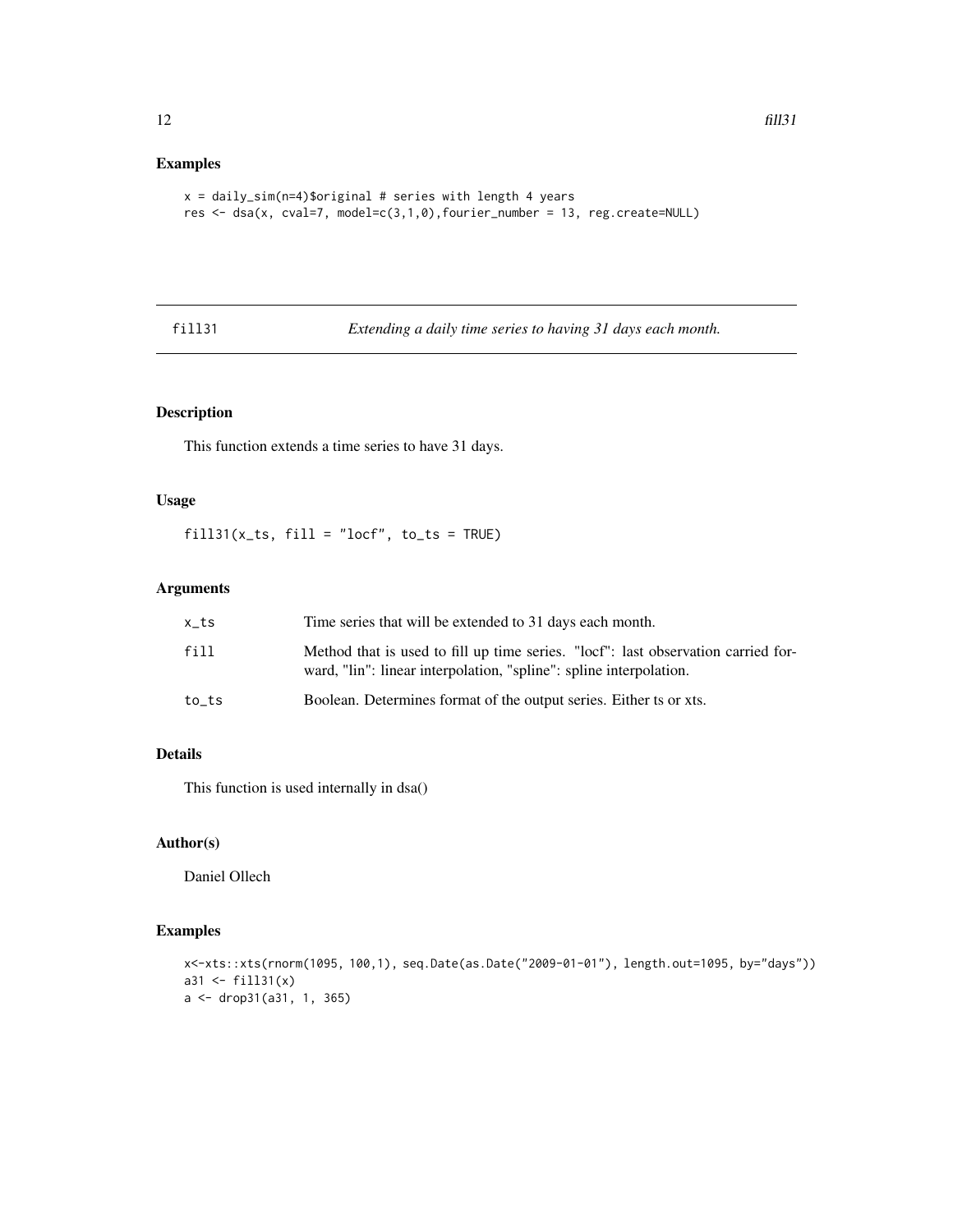<span id="page-12-0"></span>

Copy values from series to another to fill up missing values

# Usage

fill\_up(fill\_up\_series = NA, use\_series = NA)

# Arguments

fill\_up\_series Series that has missing values use\_series Series that is used fo fill up missing values

#### Details

This function is used internally in dsa()

# Author(s)

Daniel Ollech

#### Examples

```
a <- b <- daily_sim(n=3)$original
a[c(355,376)] <- NA
a_new <- fill_up(a, b)
all(b==a_new)
```
freq\_xts *Obtain the frequency of an xts time series*

#### Description

Estimate the number of periods per year of an xts time series

# Usage

freq\_xts(series)

#### Arguments

series time series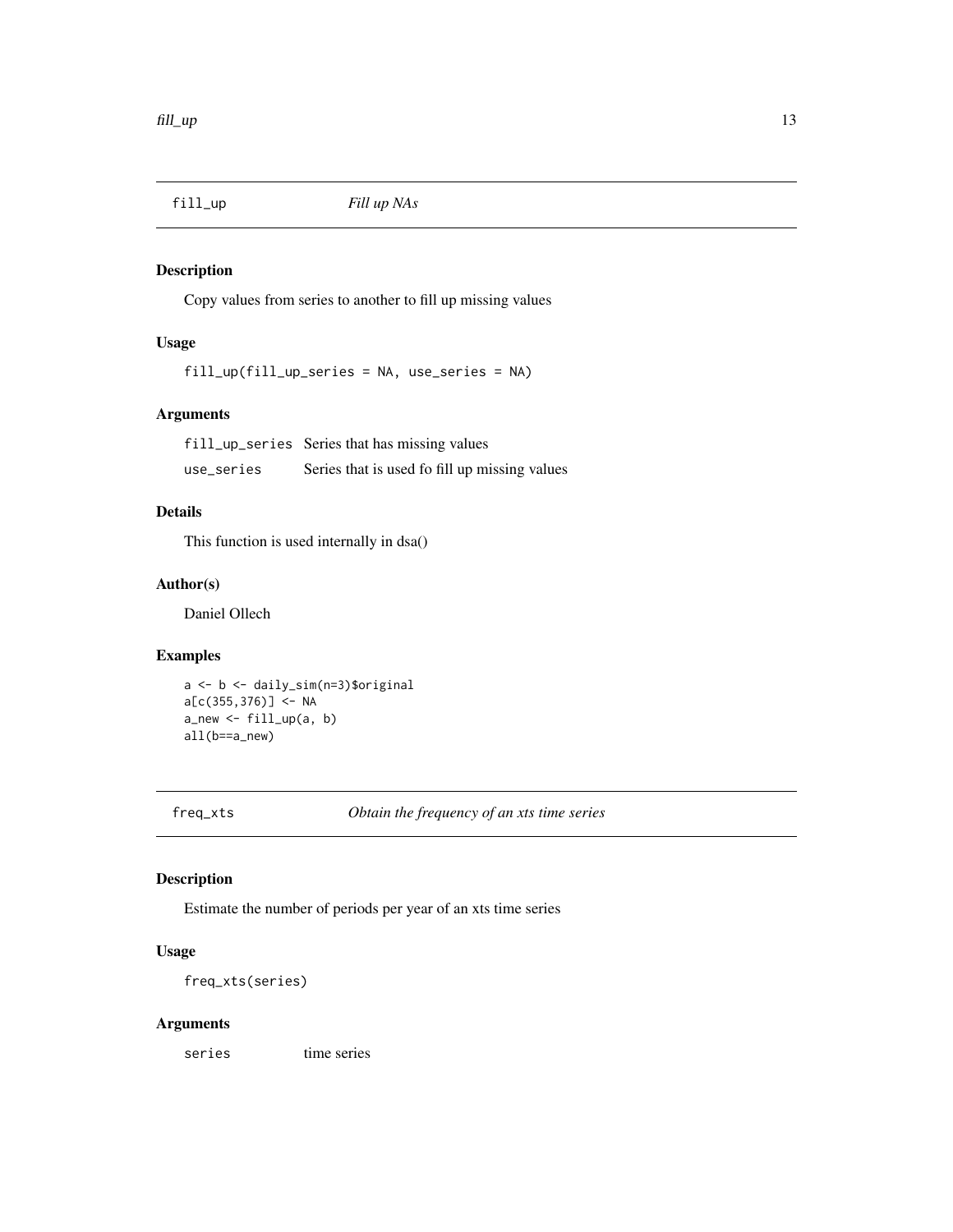# Author(s)

Daniel Ollech

#### Examples

```
x <- xts::xts(rnorm(100), seq.Date(from=as.Date("2010-01-01"), by="months", length.out=100))
frequency(x)
```
get\_original *Get Original Time Series*

# Description

Get the original time series from a seasonal adjustment object created by the dsa function. Can deviate from the input data as missings are filled up, usually using zoo::na.locf().

#### Usage

```
get_original(daily.object, forecast = FALSE)
```
# Arguments

| daily.object | Output from dsa               |
|--------------|-------------------------------|
| forecast     | Include forecast of component |

### Author(s)

Daniel Ollech

# See Also

get\_sa, get\_trend

```
set.seed(123)
x = \text{daily\_sim}(n=4)$original # series with length 4 years
res <- dsa(x, cval=7, model=c(3,1,0),fourier_number = 13, reg.create=NULL)
get_original(res)
```
<span id="page-13-0"></span>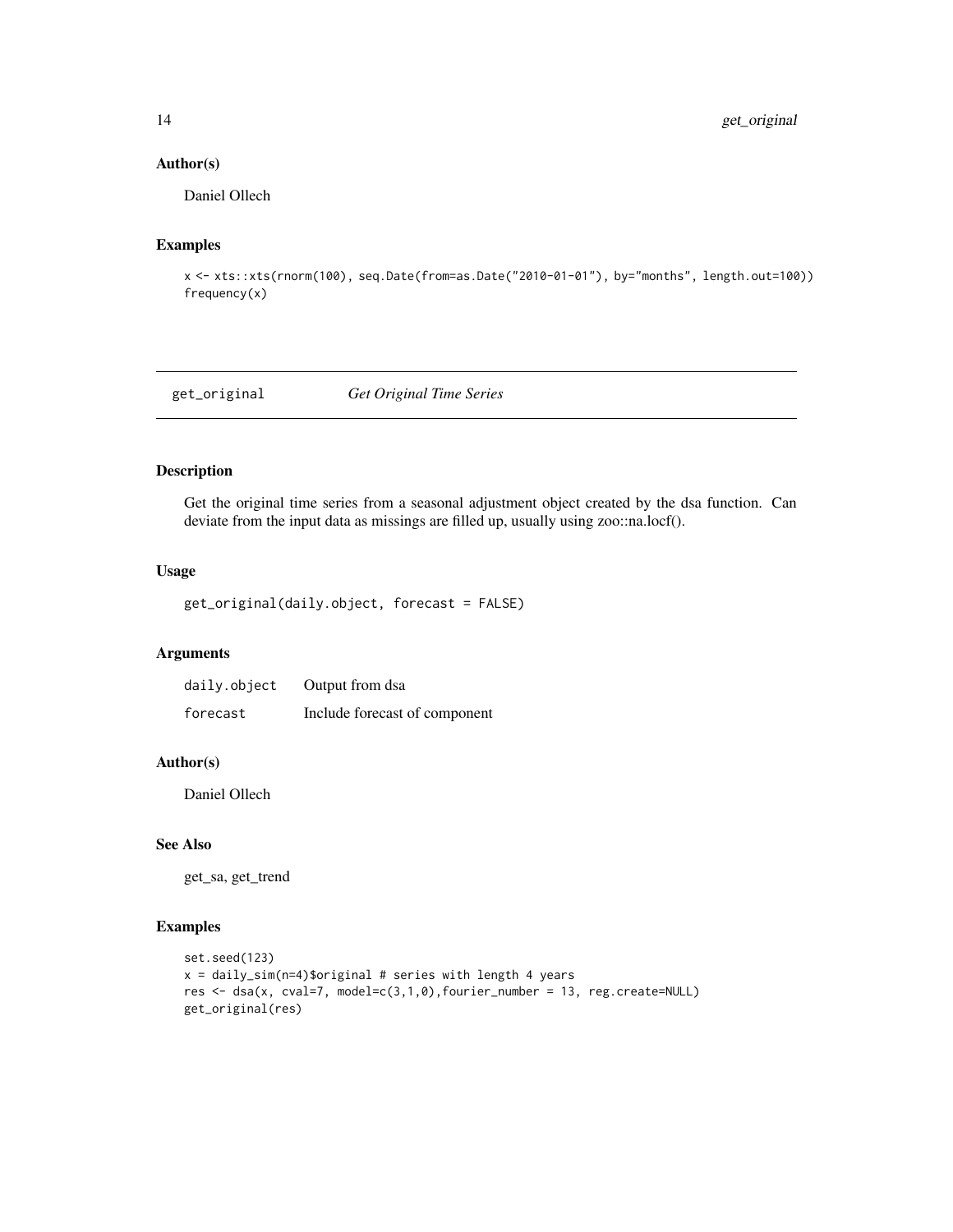<span id="page-14-0"></span>

Get the calendar- and seasonally adjusted series from a seasonal adjustment object created by the dsa function

# Usage

get\_sa(daily.object, forecast = FALSE)

# Arguments

| daily.object | Output from dsa               |
|--------------|-------------------------------|
| forecast     | Include forecast of component |

#### Author(s)

Daniel Ollech

#### See Also

get\_trend, get\_original

# Examples

```
set.seed(123)
x = \text{daily\_sim}(n=4)$original # series with length 4 years
res \le dsa(x, cval=7, model=c(3,1,0), fourier_number = 13, reg.create=NULL)
get_sa(res)
```
get\_trend *Get Trend-Cycle*

# Description

Calculate the trend-cycle based on a seasonally adjusted series obtained from a seasonal adjustment object created by the dsa function

#### Usage

```
get_trend(daily.object, trend_length = 93, forecast = FALSE)
```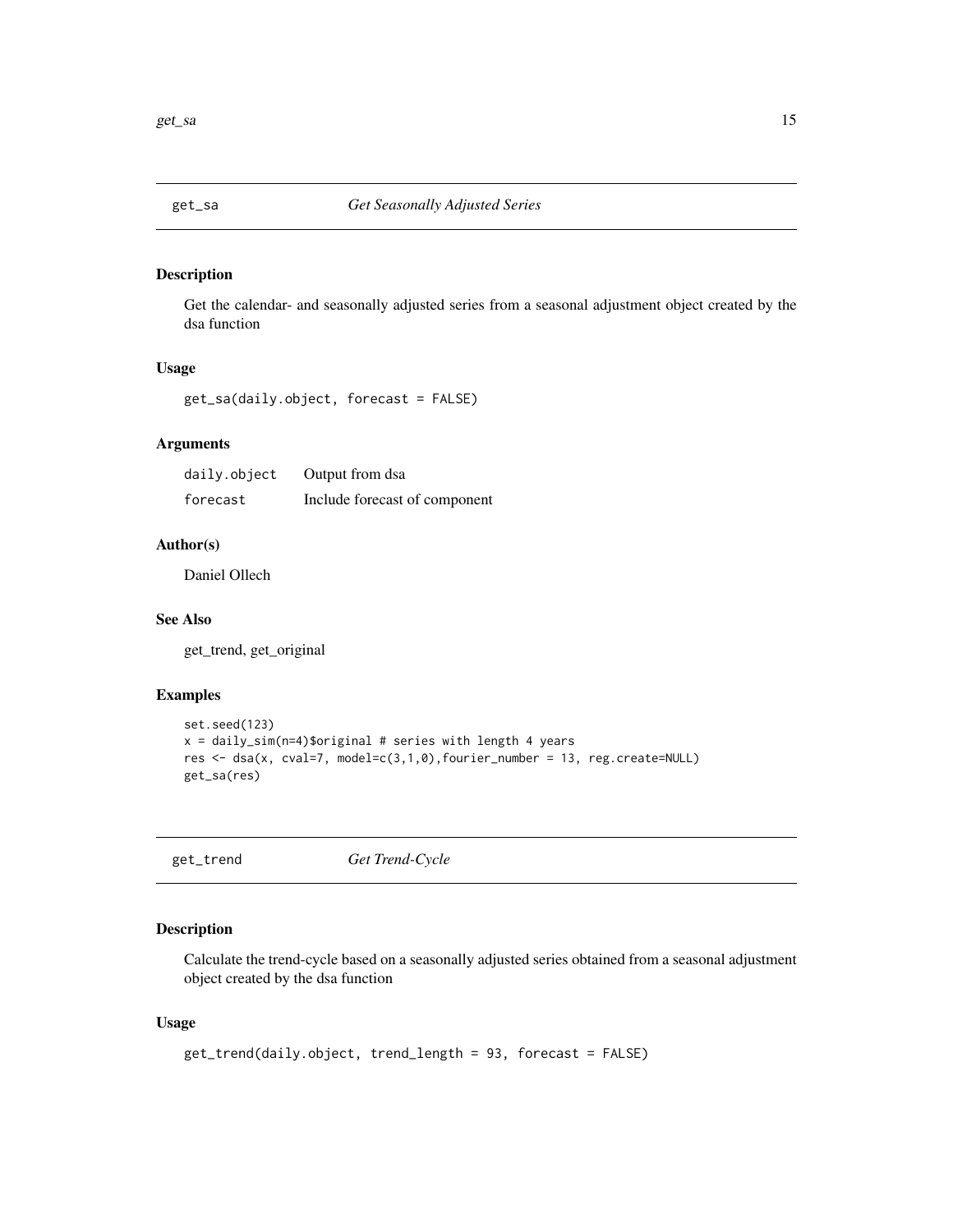# <span id="page-15-0"></span>Arguments

| daily.object | Output from dsa                               |
|--------------|-----------------------------------------------|
| trend_length | Number of neighbouring points to use, in days |
| forecast     | Include forecast of component                 |

# Details

If not odd the parameter trend\_length is set to the next highest odd number.

#### Author(s)

Daniel Ollech

# See Also

get\_sa, get\_original

#### Examples

```
set.seed(123)
x = \text{daily\_sim}(n=4)$original # series with length 4 years
res <- dsa(x, cval=7, model=c(3,1,0),fourier_number = 13, reg.create=NULL)
get_trend(res)
```
Holiday *Creating Holiday dummy*

# Description

This function uses the Holiday dates of the timeDate::timeDate package to create dummies on a specified holiday.

#### Usage

```
Holiday(dates = timeDate::Easter(2000:2030), shift = 0)
```
#### Arguments

| dates | Holiday and period for which dummy shall be created |
|-------|-----------------------------------------------------|
| shift | shifting point in time for dummy                    |

#### Details

With shift the user can specify for how many days before (negative value) or after (positive value) the holiday a dummy will be created.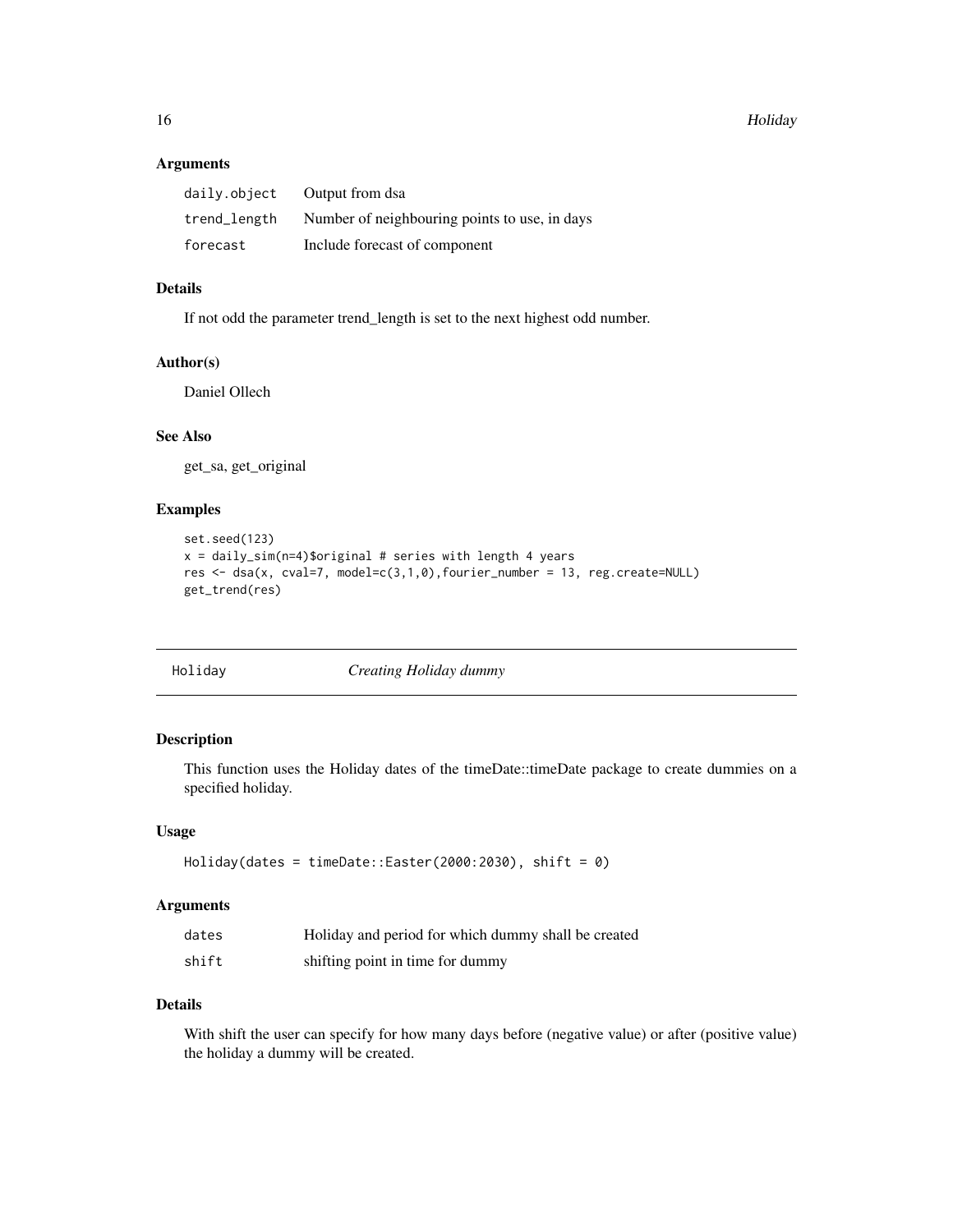#### <span id="page-16-0"></span>makeCal and the contract of the contract of the contract of the contract of the contract of the contract of the contract of the contract of the contract of the contract of the contract of the contract of the contract of th

# Author(s)

Daniel Ollech

# Examples

```
Holiday(dates=timeDate::Easter(2000:2030), shift=-1)
```

| makeCal | Creating holiday regressor that increases linearly up to holiday and |
|---------|----------------------------------------------------------------------|
|         | <i>decreases afterwards</i>                                          |

# Description

Creating holiday regressor that increases linearly up to holiday and decreases afterwards

### Usage

makeCal(holidays = NULL, h = 365, original = NA, original2 = NA)

# Arguments

| holidays  | Holidays for which regressor will be created       |
|-----------|----------------------------------------------------|
| h         | Forecast horizon                                   |
| original  | xts time series which characteristics will be used |
| original2 | ts time series which characteristics will be used  |

# Details

This function is used internally in dsa()

# Author(s)

Daniel Ollech

```
a <- daily_sim(n=8)$original
## Not run: makeCal(holidays="Easter", original=a, original2=xts2ts(a, freq=365))
```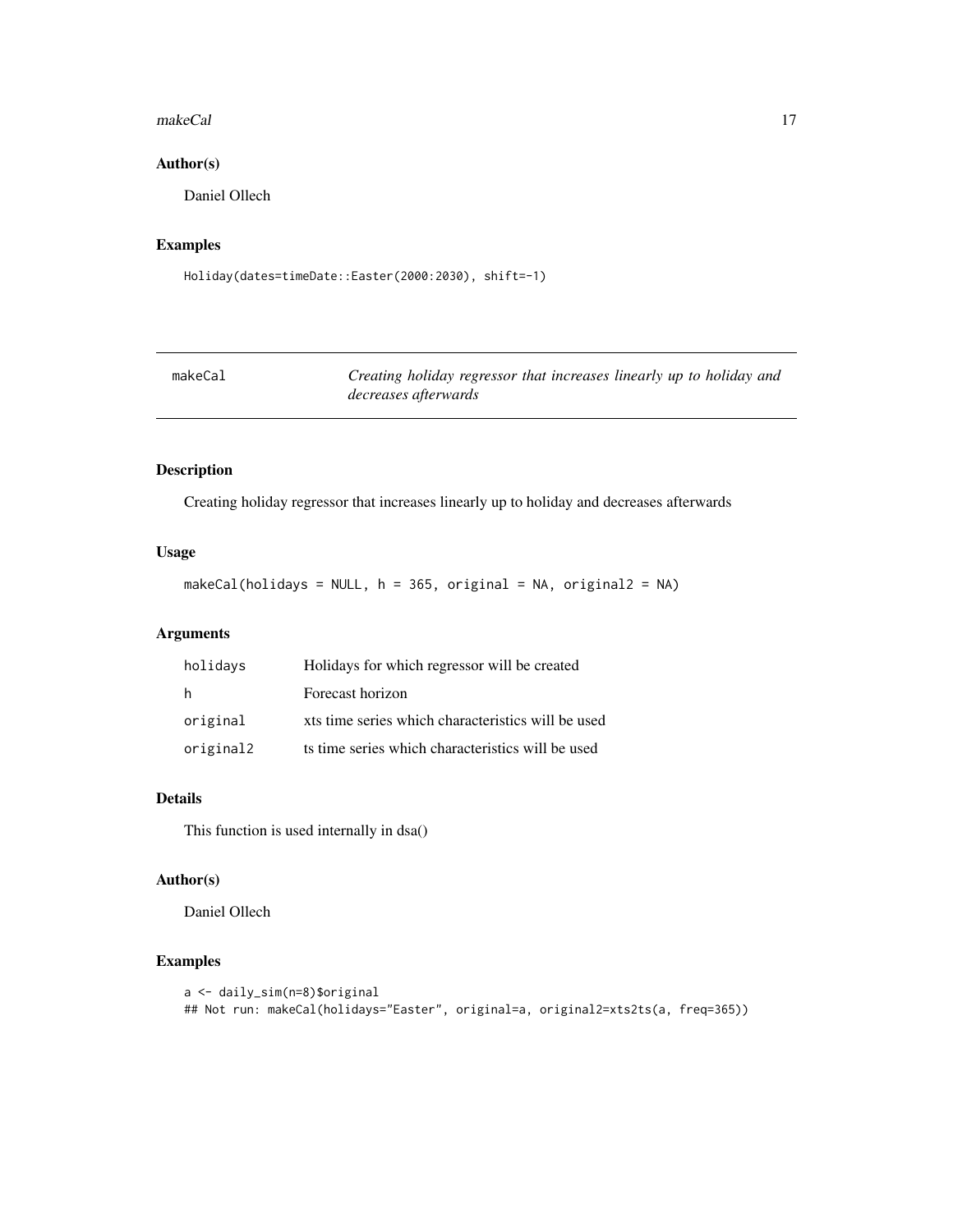<span id="page-17-0"></span>

Creating set of dummy variables for specified Holidays

#### Usage

```
makeDummy(
  holidays = NULL,
  from = -5,
  to = 5,
  h = 365,original = NA,
  original2 = NA
\mathcal{E}
```
# Arguments

| holidays  | holidays for which dummy variables will be created        |
|-----------|-----------------------------------------------------------|
| from      | start of holiday regressor. Relative to specified holiday |
| to        | end of holiday regressor. Relative to specified holiday   |
| h         | forecast horizon                                          |
| original  | xts time series which characteristics will be used        |
| original2 | ts time series which characteristics will be used         |

#### Details

This function is used internally in dsa()

#### Author(s)

Daniel Ollech

outlier *Outlier adjustment of daily time series*

# Description

Outlier adjust any daily time series with an algorithm similar to that used in TRAMO. This function draws heavily from the tsoutliers package by Javier López-de-Lacalle.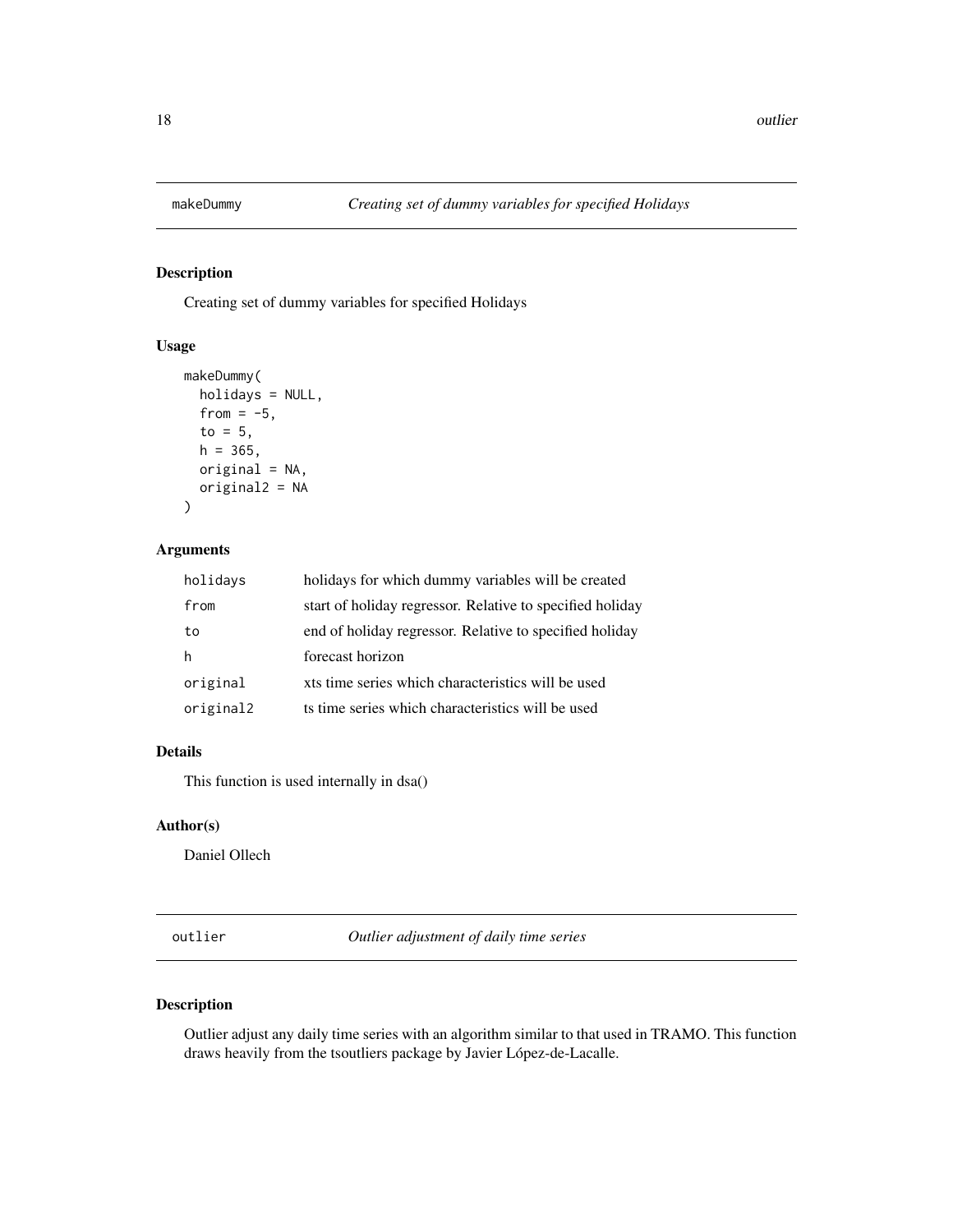#### outlier that the contract of the contract of the contract of the contract of the contract of the contract of the contract of the contract of the contract of the contract of the contract of the contract of the contract of t

# Usage

```
outlier(
  series,
 model,
 cval = 7,
  types = c("AO", "LS", "TC"),
  maxit.oloop = 1,
 maxit.iloop = 2,
 maxit.endloop = 1000,
 holidays = NULL,
  number.fourier = 13
\lambda
```
#### Arguments

| series        | Input time series                                                            |
|---------------|------------------------------------------------------------------------------|
| model         | ARIMA model used                                                             |
| cval          | Critical Value for outlier Detection                                         |
| types         | Types of Outliers included. "AO", "LS", "TC" and "IO" permitted.             |
| maxit.oloop   | Maximum iterations of the outer loop                                         |
| maxit.iloop   | Maximum iterations of the inner loop                                         |
| maxit.endloop | Maximum iterations of the end loop.                                          |
| holidays      | Holiday regressors used in regARIMA                                          |
|               | number. fourier Number of trigonometric regressors used to model seasonality |

#### Details

This function is used internally in dsa()

# References

López-de-Lacalle, Javier (2017). R package tsoutliers.

```
set.seed(356)
x \le -\arima.sim(list(order = c(1,1,0), ar = 0.7), n = 365*4)timeseries <- ts(x, freq=365, start=c(2001,1))
shocks <- rbinom(length(timeseries), 1, 0.002) * 1.5 * timeseries
timeseries <- timeseries + shocks
modelfit \leq arima(timeseries, order = c(1,1,0))
out <- outlier(timeseries, model=modelfit, cval=8)
ts.plot(timeseries, out$series_adj, col=c("red", "black"))
Names = c("Original Series", "Outlier Adjusted")
legend(2004.2, 140, Names, col=c("red", "black"), lty=1, bty="n", cex=0.75)
```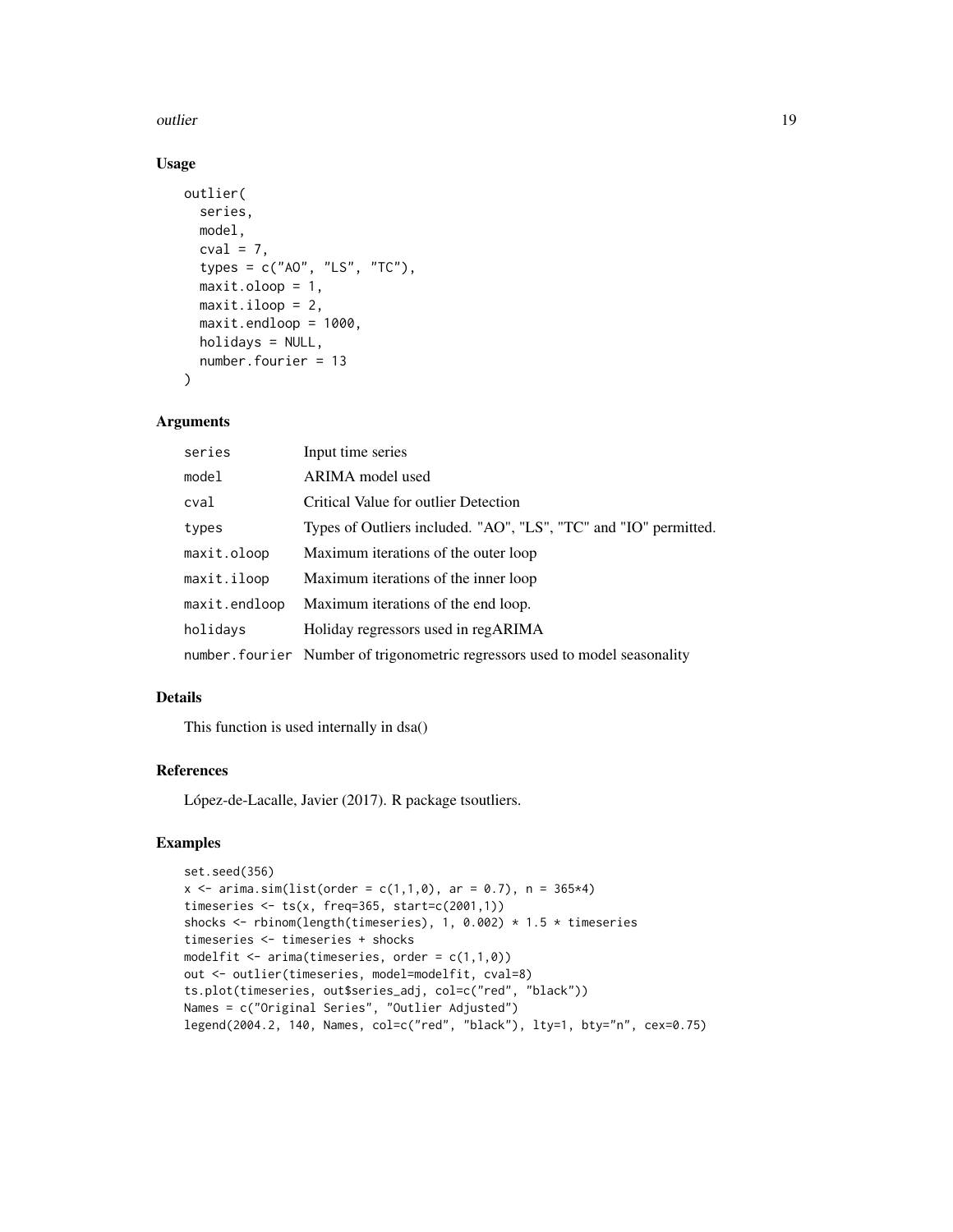<span id="page-19-0"></span>This function creates HTML output in a specified folder for objects of class daily

# Usage

```
output(
  daily.object,
 path = getwd(),
  short = FALSE,
  SI = TRUE,SI365.seed = 3,
  spec = TRUE,outlier = TRUE,
  Factor = "auto",
  everyDay = TRUE,
  seasonals = FALSE,
  spectrum\_linesize = 0.5,
  progressBar = TRUE
)
```
# Arguments

| daily.object      | output of dsa() function                                                   |
|-------------------|----------------------------------------------------------------------------|
| path              | Path that HTML file is written to                                          |
| short             | Boolean. If true only short version of output is produced                  |
| SI                | Including graphs of SI-ratios                                              |
| SI365.seed        | This seed influences which days of the year are shown as SI-ratios         |
| spec              | Boolean. Inclusion of spectral plots                                       |
| outlier           | Boolean. Inclusion of outlier plots                                        |
| Factor            | Scaling factor for series with large values                                |
| everyDay          | Boolean. Inclusion of table that summarizes daily results                  |
| seasonals         | Boolean. Plots of seasonal factors as interactive instead of static graph. |
| spectrum_linesize |                                                                            |
|                   | Width of lines in spectrum.                                                |
| progressBar       | Should a progress bar be displayed?                                        |

# Details

This function can be used to create plots and tables necessary for the analysis of seasonally and calendar adjusted daily time series. Uses the output of dsa() as an input.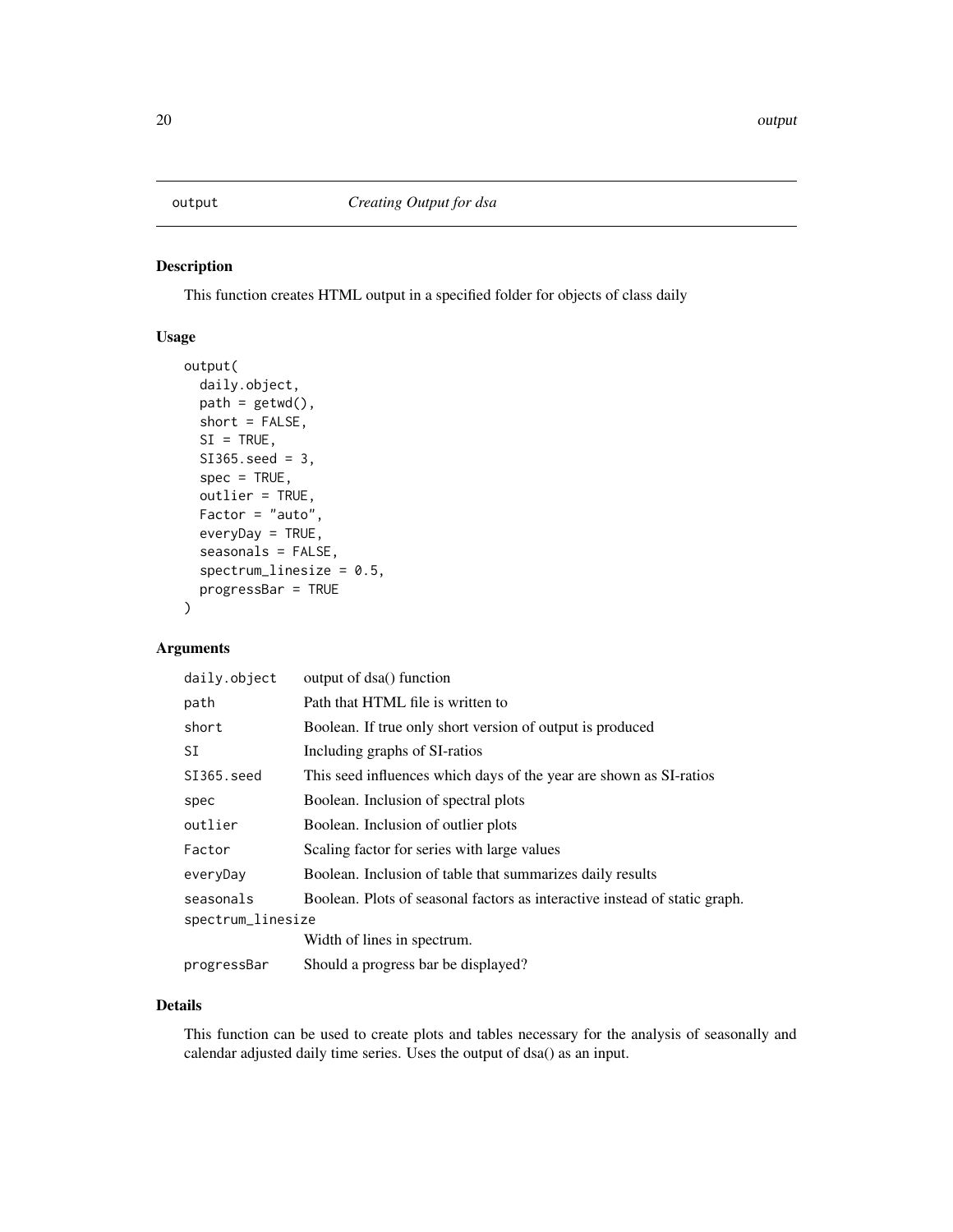#### <span id="page-20-0"></span>plot.daily 21

# Author(s)

Daniel Ollech

# Examples

```
res <- dsa(daily_sim(4)$original, cval=7, model=c(3,1,0),fourier_number = 13, reg.create=NULL)
## Not run: output(res)
```
plot.daily *Plot daily time series*

# Description

Plotting output for objects of class "daily"

#### Usage

```
## S3 method for class 'daily'
plot(x, dy = TRUE, trend = FALSE, ...)
```
#### Arguments

| X     | Result of dsa() that will be plotted     |
|-------|------------------------------------------|
| dy    | should dygraphs be used for plotting     |
| trend | Boolean. Inclusion of a trend estimate.  |
|       | Other plot parameters (only if dy=FALSE) |

#### Details

The original series is plotted in black, the seasonally adjusted series is colored in red, and if trend=T, a blue trend line is added.

#### Author(s)

Daniel Ollech

```
x <- daily_sim(3)$original
## Not run: res<- dsa(x, fourier_number = 24, outlier.types="AO", reg.create=NULL, model=c(3,1,0))
## Not run: plot(res, dy=FALSE)
```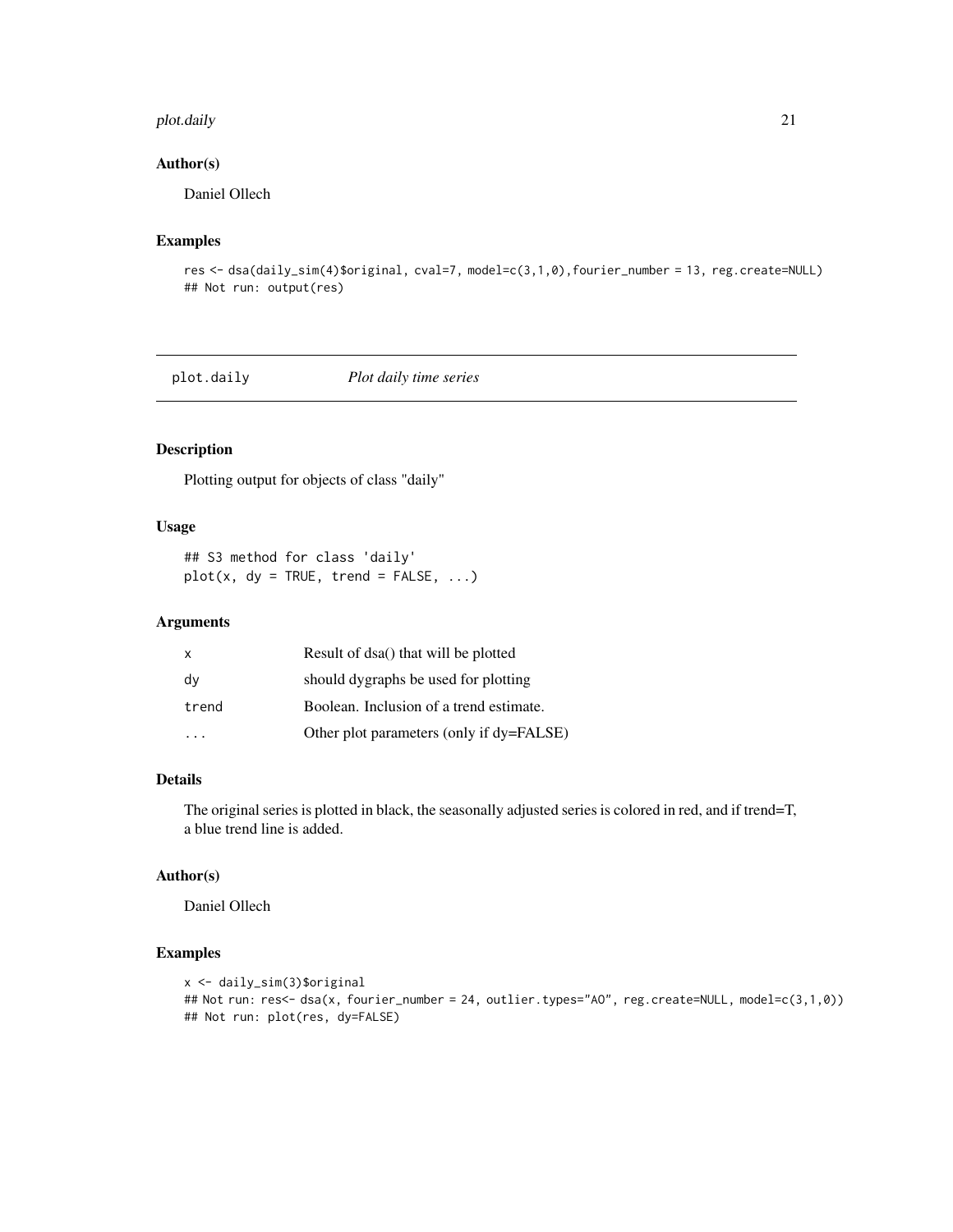<span id="page-21-0"></span>

Plot the periodogram of a daily time series

# Usage

```
plot\_spectrum(x, xlog = FALSE, size = 1)
```
# Arguments

| $\mathsf{x}$ | xts or ts, daily timeseries      |
|--------------|----------------------------------|
| xlog         | should x-axis be log transformed |
| size         | linesize                         |

# Details

Plot uses ggplot2 and can be changed accordingly. The spectrum is build around the spec.pgram() function

# Author(s)

Daniel Ollech

# Examples

```
x <- daily_sim(3)$original
plot_spectrum(x)
```
Scaler *Take logs and differences of a time series*

#### Description

Logarithmise and / or difference a time series

# Usage

Scaler(x, Diff =  $0$ , Sdiff =  $0$ , Log = FALSE)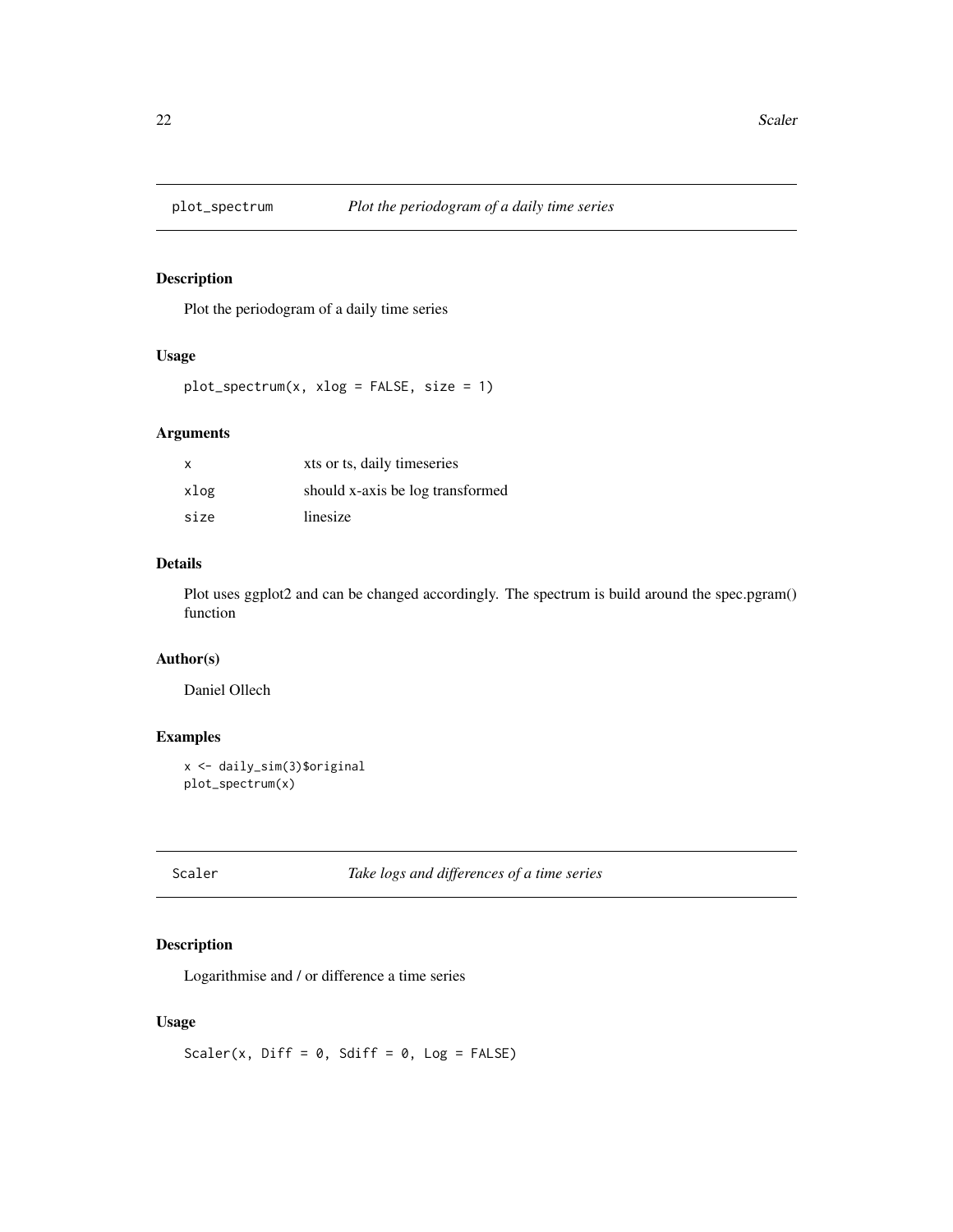#### <span id="page-22-0"></span>Time 23

# Arguments

| $\mathsf{x}$ | time series                                |
|--------------|--------------------------------------------|
| Diff         | number of differences to be taken          |
| Sdiff        | number of seasonal differences to be taken |
| Log          | Should time series be logarithmised        |

# Details

Function is used in dsa to let the user decide whether logs and differences should be taken.

# Author(s)

Daniel Ollech

# Examples

```
a = ts(rnorm(100, 100, 10), start=c(2015,1), frequency=12)
Scaler(a, Diff=1, Log=TRUE)
```
Time *Creating Several Holiday dummy*

# Description

This function uses the Holiday dates of the timeDate package to create several dummies on a specified holiday.

#### Usage

Time(from = -10, to = 10, dates = timeDate::Easter(2000:2030))

#### Arguments

| from  | Relative to Holiday, starting date |
|-------|------------------------------------|
| tο    | Relative to Holiday, end date      |
| dates | Which Holidays shall be used       |

# Details

With shift the user can specify for how many days before (negative value) or after (positive value) the holiday a dummy will be created.

#### Author(s)

Daniel Ollech

```
## Not run: output(Time(from=5, to=10, dates=timeDate::Easter(2000:2030))
```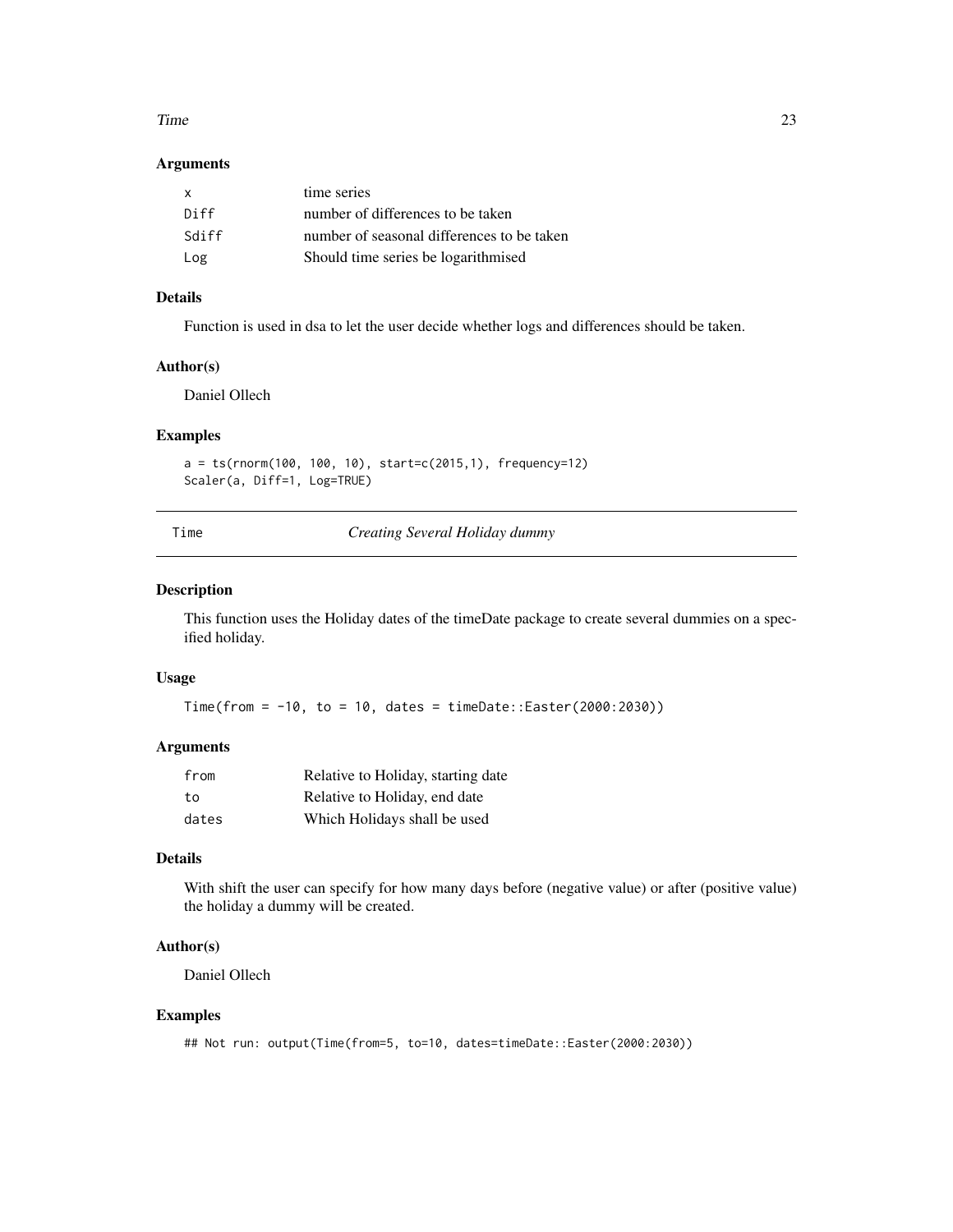<span id="page-23-0"></span>

This function computes the weekly aggregates or differences (by default Friday to Friday) for any daily time series in the xts format.

#### Usage

 $to$  weekly(x, incl\_forecast = T, forecast\_length = 365, diff = T, dayofweek = 5)

# Arguments

| $\mathsf{x}$    | input series                                                 |
|-----------------|--------------------------------------------------------------|
| incl forecast   | whether the series contains a forecast that shall be omitted |
| forecast_length |                                                              |
|                 | length of forecast                                           |
| diff            | should series be differenced                                 |
| dayofweek       | which day of the week (friday=5)                             |

#### Author(s)

Daniel Ollech

# Examples

to\_weekly(xts::xts(rnorm(365, 10,1), seq.Date(as.Date("2010-01-01"), length.out=365, by="days")))

ts.sum *Add time series*

# Description

Sequentially add a set of time series

# Usage

ts.sum(...)

#### Arguments

... list of ts time series that are added together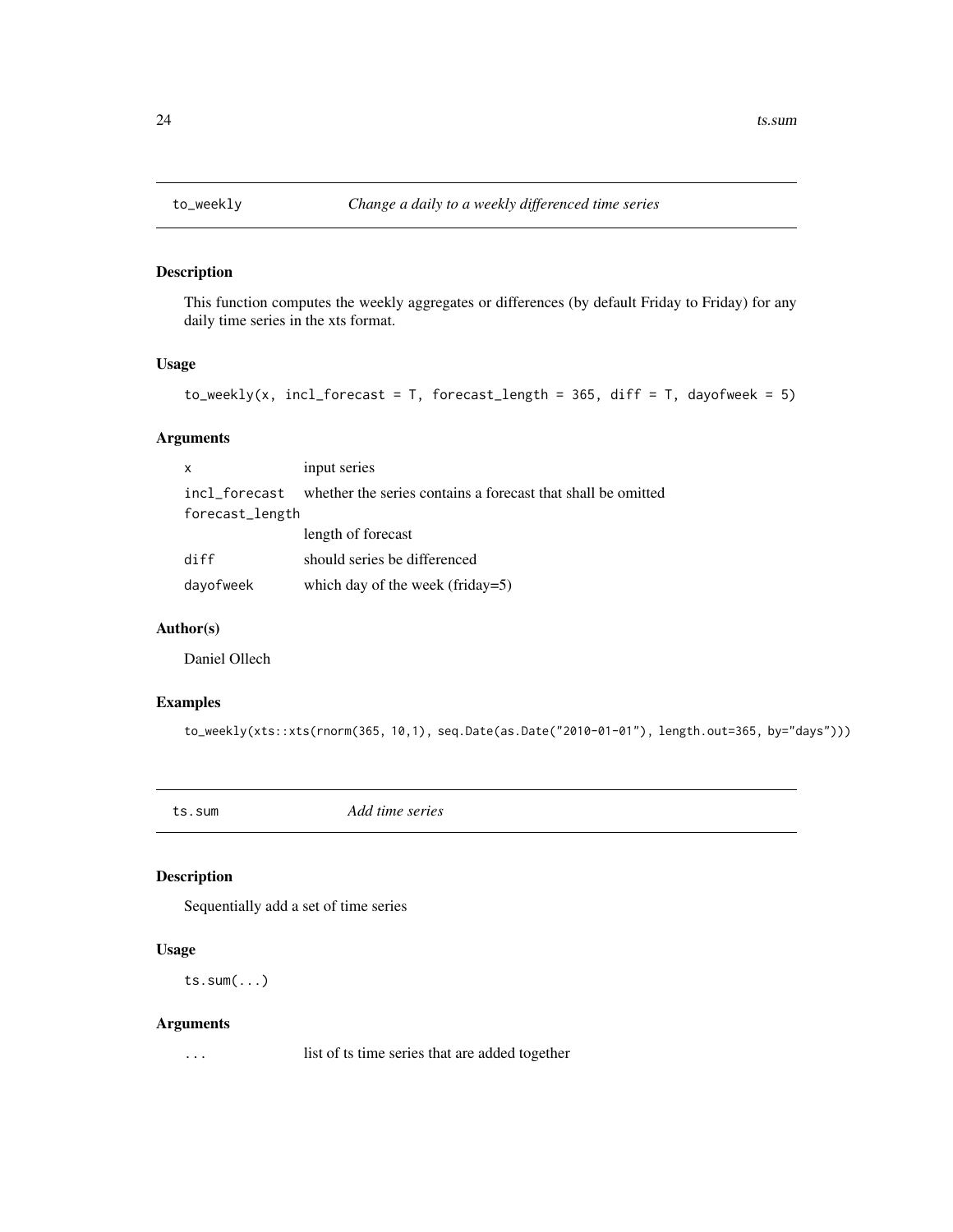#### <span id="page-24-0"></span> $ts2xts$  25

# Details

This function is used internally in dsa()

# Author(s)

Daniel Ollech

# Examples

ts.sum(list(ts(rnorm(100,10,1)), ts(rnorm(100,10,1)), ts(rnorm(100,10,1))))

ts2xts *Change ts to xts*

# Description

Change the format of a time series from ts to xts. Has been optimised for the use in dsa(), i.e. for daily time series.

#### Usage

ts2xts(x\_ts)

# Arguments

x<sub>1</sub>ts ts series to be changed to xts

# Details

This function is used internally in dsa(). Does not create values for the 29th of February.

# Author(s)

Daniel Ollech

```
ts2xts(stats::ts(rnorm(1000, 10,1), start=c(2001,1), freq=365))
```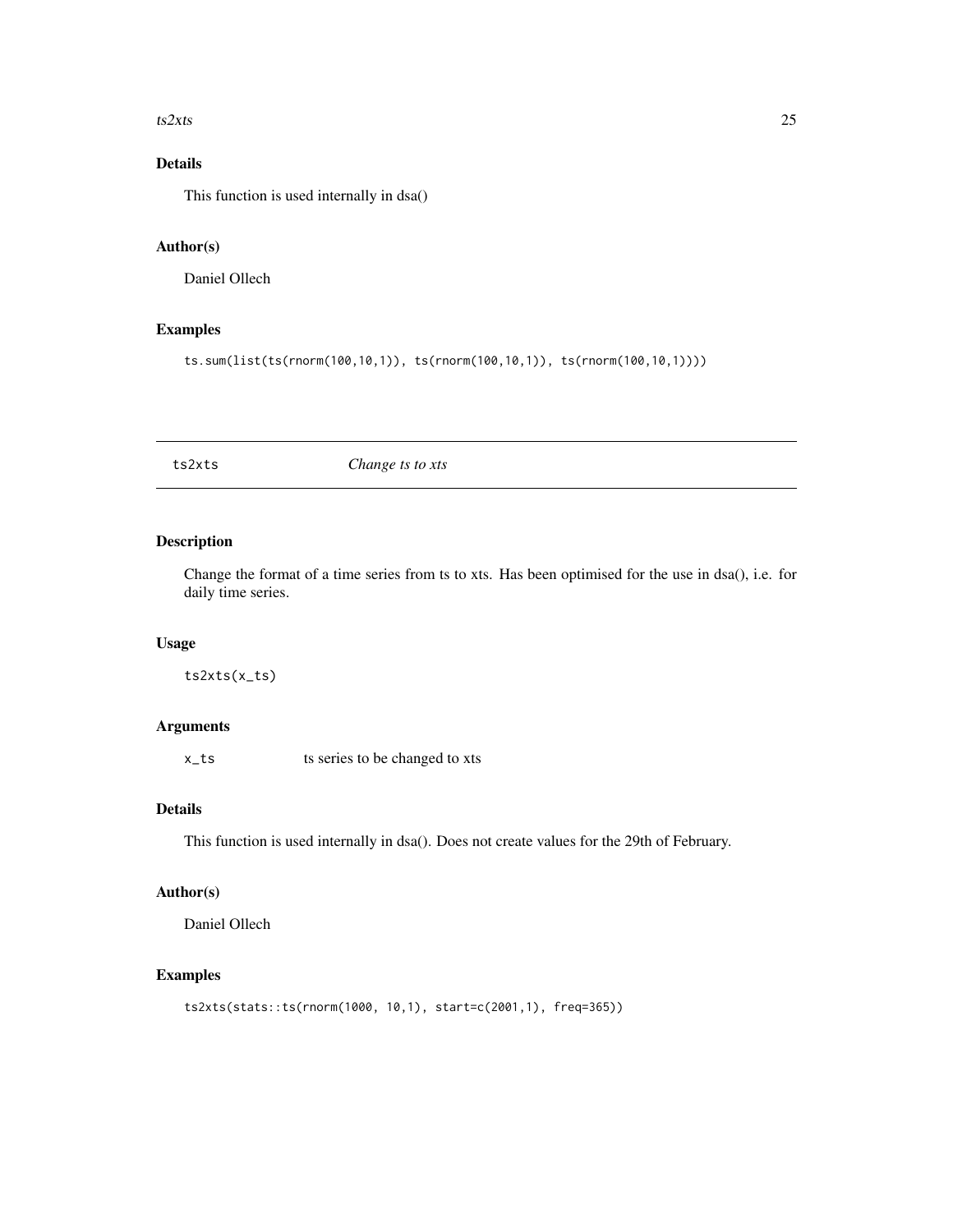<span id="page-25-0"></span>

Change the format of a time series from xts to ts. Has been optimised for the use in dsa(), i.e. for daily time series.

#### Usage

xts2ts(series, freq = NULL)

#### Arguments

| series | xts series to be changed to ts |
|--------|--------------------------------|
| freg   | frequency of ts series         |

# Details

This function is used internally in dsa(). Does not create values for the 29th of February.

### Author(s)

Daniel Ollech

# Examples

xts2ts(xts::xts(rnorm(1095, 10,1), seq.Date(as.Date("2010-01-01"), length.out=1095, by="days")))

xtsplot *Create a plot for xts series*

# Description

Creates a plot using an xts series

#### Usage

```
xtsplot(
  xts,
  transform = "none",
  type = "line",
  years = NA,
  scale = 1,
  names = NA,
  color = NA,
```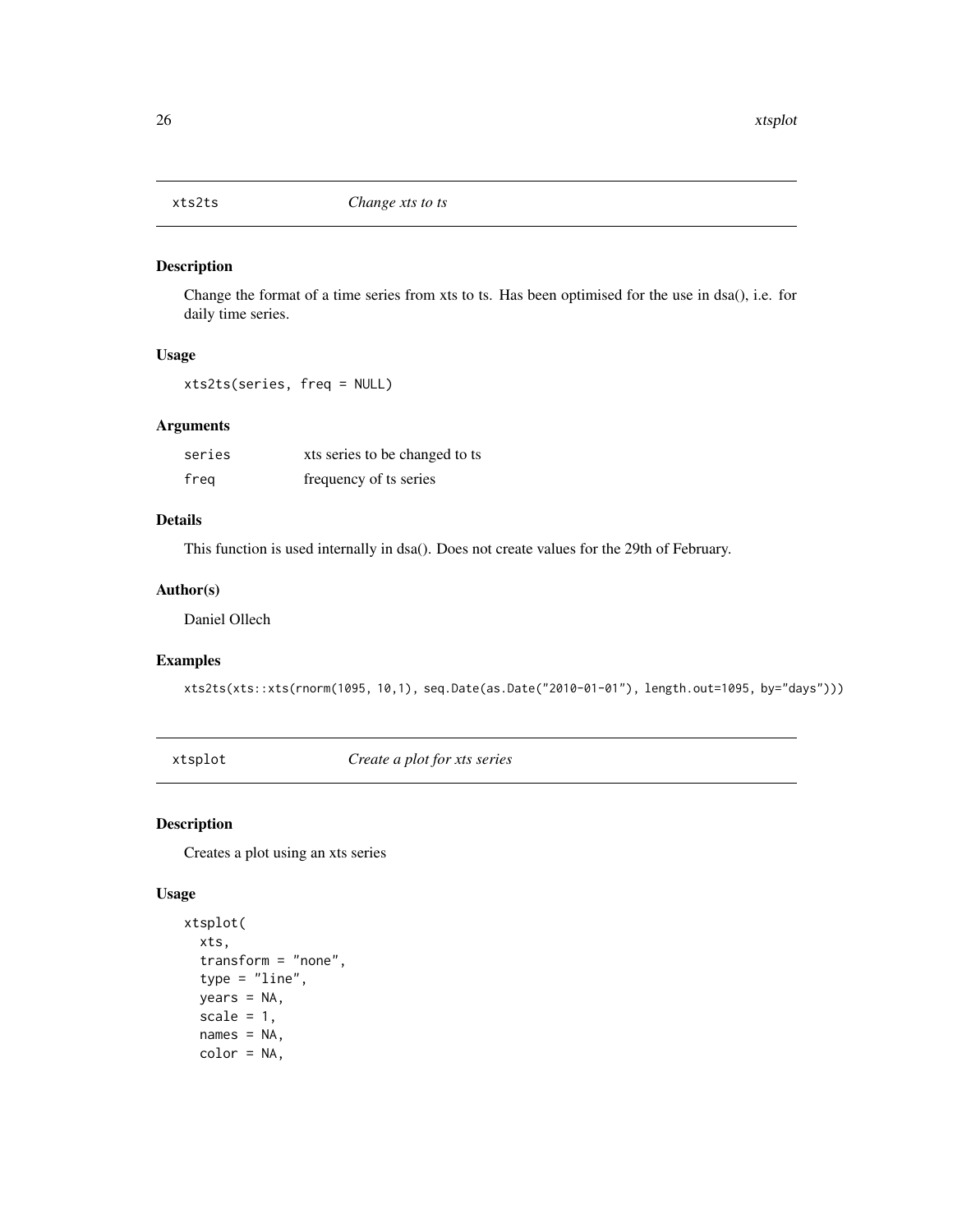#### xtsplot 27

```
main = "",legend = NA,
textsize = 1,
textsize_x = NA,
textsize_y = NA,
textsize_legend = NA,
textsize_title = NA,
linesize = 1.1,
WeekOfYear = F,
date_breaks = NA,
date_labels = NA,
submain = NULL,
font = NA
```
# Arguments

)

| xts             | one or many series                                   |
|-----------------|------------------------------------------------------|
| transform       | one of "none", "diff", "change" (can be abbreviated) |
| type            | either "bar", "bar2" or "line"                       |
| years           | number of years to include                           |
| scale           | by what factor should data be scaled.                |
| names           | change names of series                               |
| color           | color of the series                                  |
| main            | title of the plot                                    |
| legend          | alignment of legend. "horizontal" or "vertical"      |
| textsize        | scale the size of all the text                       |
| textsize_x      | scale size of x-axis labels                          |
| textsize_y      | scale size of y-axis labels                          |
| textsize_legend |                                                      |
|                 | scale size of legend text                            |
|                 | textsize_title scale size of title                   |
| linesize        | scale the size of the lines                          |
| WeekOfYear      | should x axis be week of year                        |
| date_breaks     | distance between labels (see examples)               |
| date_labels     | format of the date label for x-axis                  |
| submain         | subtitle of the plot                                 |
| font            | font to be used                                      |

# Details

This function uses the ggplot2 package. The difference between type="bar" and type="bar2" is that the former produces barcharts with bars of the second series in front of the bars of the first series (and accordingly for more than two series), while "bar2" creates side-by-side barcharts. If a scale is supplied, the data will be divided by this number.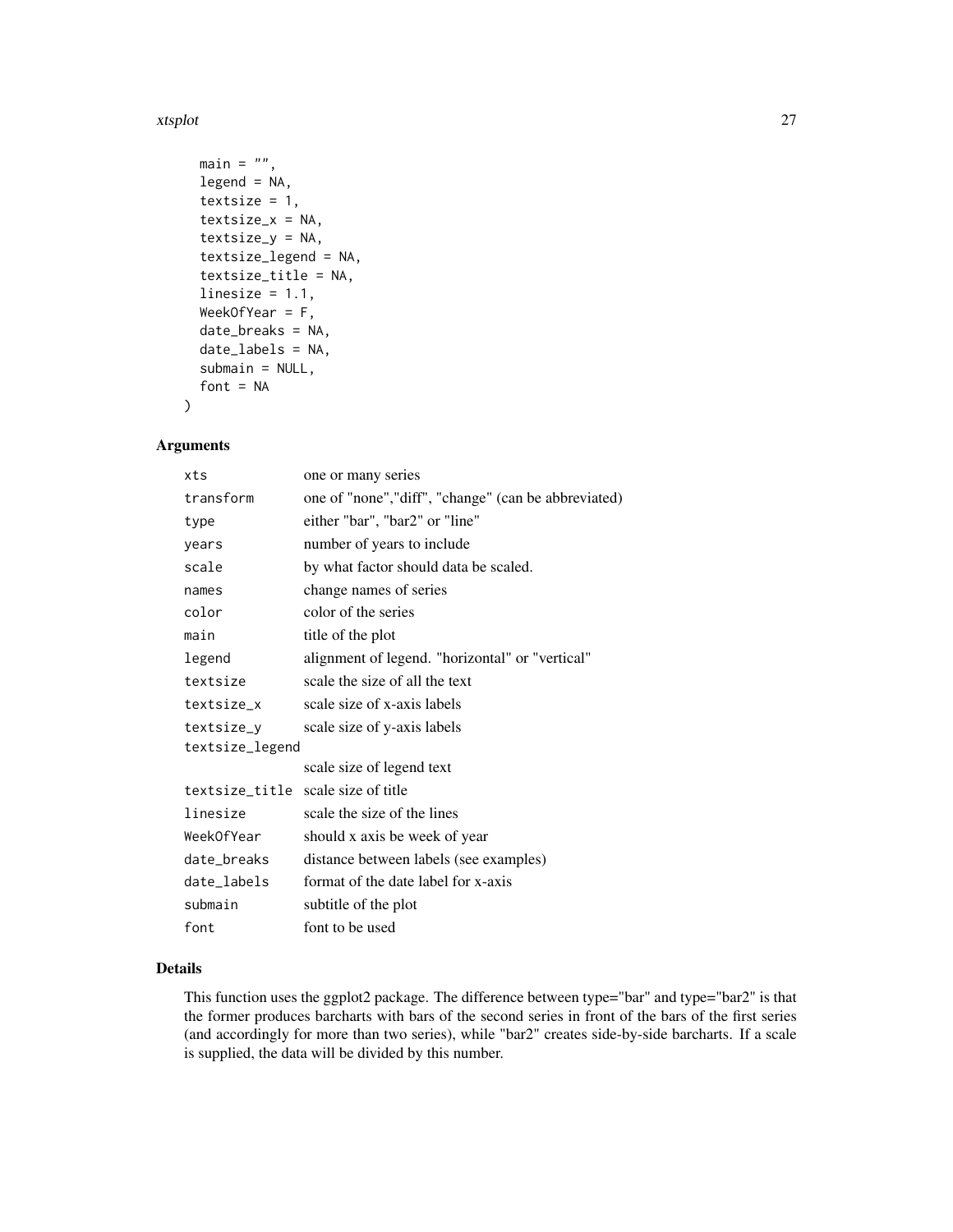# Author(s)

Daniel Ollech

```
x <- xts::xts(rnorm(100), seq.Date(as.Date("2010-01-01"), length.out=100, by="months"))
y <- xts::xts(runif(100), seq.Date(as.Date("2010-01-01"), length.out=100, by="months"))
xtsplot(x, font="sans")
xtsplot(y, transform="diff", type="bar", font="sans")
xtsplot(y, font="sans")
xtsplot(y, transform="diff", type="bar", date_breaks="24 months", font="sans")
xtsplot(merge(x,y), names=c("Gaussian", "Uniform"), main="Simulated series", font="sans")
```